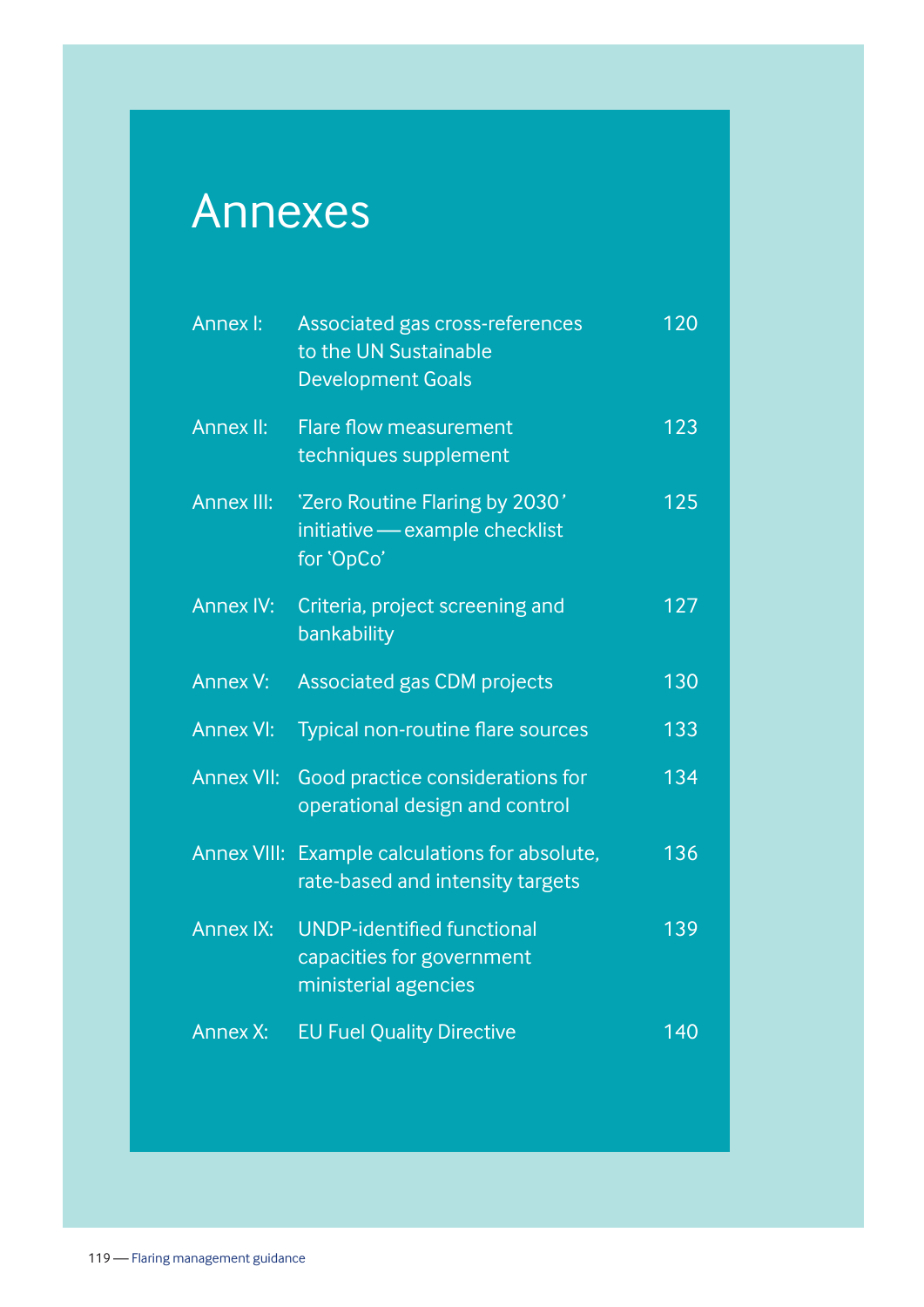### Annex I Associated gas cross-references to the UN Sustainable Development Goals

### SUSTAINABLE GOAL

#### DEVELOPMENT IMPROVING THE UTILIZATION OF UN TARGETS THAT ARE RELEVANT TO ASSOCIATED GAS

| AFFORDABLE AND<br>CLEAN ENERGY                               | 7.1 By 2030, ensure universal access to affordable,<br>reliable and modern energy services.<br>7.2 By 2030, increase substantially the share of<br>renewable energy in the global energy mix.<br>7.3 By 2030, double the global rate of improvement in<br>energy efficiency.<br>7.b By 2030, expand infrastructure and upgrade<br>technology for supplying modern and sustainable<br>energy services for all in developing countries, in<br>particular least developed countries and Small Island<br>Developing States, and land-locked developing<br>countries, in accordance with their respective                                                                                                                                                                                                                                                                                                                                                                                                                                                                                                                         | • Improve access to energy services<br>through shared infrastructure.<br>• Grow the share of natural gas in the<br>energy mix.<br>• Increase the share of alternative<br>energies and technologies in the global<br>energy mix.<br>• Improve energy efficiency in operations<br>and production activities. |
|--------------------------------------------------------------|------------------------------------------------------------------------------------------------------------------------------------------------------------------------------------------------------------------------------------------------------------------------------------------------------------------------------------------------------------------------------------------------------------------------------------------------------------------------------------------------------------------------------------------------------------------------------------------------------------------------------------------------------------------------------------------------------------------------------------------------------------------------------------------------------------------------------------------------------------------------------------------------------------------------------------------------------------------------------------------------------------------------------------------------------------------------------------------------------------------------------|------------------------------------------------------------------------------------------------------------------------------------------------------------------------------------------------------------------------------------------------------------------------------------------------------------|
| <b>9 INDUSTRY, INNOVATION</b><br><b>9</b> AND INFRASTRUCTURE | programs of support.<br>9.1 Develop quality, reliable, sustainable and resilient<br>infrastructure, including regional and transborder<br>infrastructure, to support economic development<br>and human well-being, with a focus on affordable<br>and equitable access for all.<br>9.2 Promote inclusive and sustainable industrialization<br>and, by 2030, significantly raise industry's share of<br>employment and gross domestic product, in line<br>with national circumstances, and double its share in<br>least developed countries.<br>9.4 By 2030, upgrade infrastructure and retrofit<br>industries to make them sustainable, with increased<br>resource-use efficiency and greater adoption of<br>clean and environmentally sound technologies and<br>industrial processes, with all countries taking action<br>in accordance with their respective capabilities.<br>9.b Support domestic technology development,<br>research and innovation in developing countries,<br>including by ensuring a conducive policy<br>environment for, inter alia, industrial diversification<br>and value addition to commodities. | • Upgrade infrastructure and technology<br>to make them sustainable.<br>• Evaluate potential opportunities for<br>shared use infrastructure.<br>Enhance technological capabilities and<br>knowledge transfer.<br>• Expand off-grid energy access.                                                          |

*continued …*

OIL AND GAS INDUSTRY ACTIONS THAT CAN LEAD TO THE REDUCTION OF ASSOCIATED GAS FLARING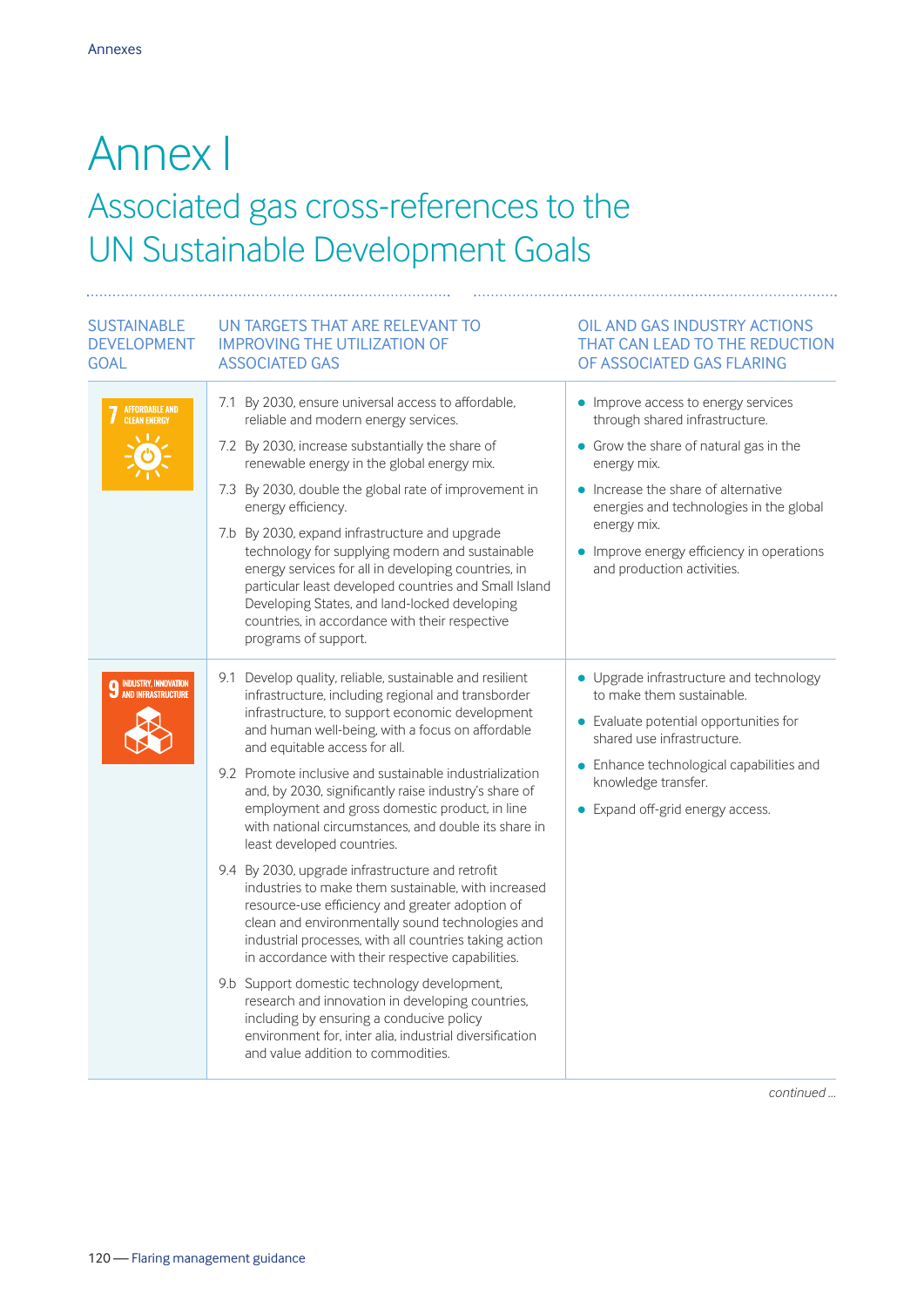# GOAL

#### SUSTAINABLE UN TARGETS THAT ARE RELEVANT TO DEVELOPMENT IMPROVING THE UTILIZATION OF ASSOCIATED GAS

| <b>2</b> RESPONSIBLE<br><b>AND PRODUCTION</b> | 12.2 By 2030, achieve the sustainable management<br>and efficient use of natural resources.<br>12.6 Encourage companies, especially large and<br>transnational companies, to adopt sustainable<br>practices and to integrate sustainability<br>information into their reporting cycle.<br>12.a Support developing countries to strengthen their<br>scientific and technological capacity to move<br>towards more sustainable patterns of<br>consumption and production.                                                                                                                                                                                                                                                                                 | • Increase energy efficiency, particularly in<br>less-accessible and more energy-<br>intensive operations.<br>• Understand and address the full<br>environmental and social footprint of oil<br>and gas products.<br>• Incorporate sustainability objectives into<br>operations and encourage the same into<br>the activities of suppliers, distributors and<br>customers.                                |
|-----------------------------------------------|---------------------------------------------------------------------------------------------------------------------------------------------------------------------------------------------------------------------------------------------------------------------------------------------------------------------------------------------------------------------------------------------------------------------------------------------------------------------------------------------------------------------------------------------------------------------------------------------------------------------------------------------------------------------------------------------------------------------------------------------------------|-----------------------------------------------------------------------------------------------------------------------------------------------------------------------------------------------------------------------------------------------------------------------------------------------------------------------------------------------------------------------------------------------------------|
|                                               | 12.c Rationalize inefficient fossil fuel subsidies that<br>encourage wasteful consumption by removing<br>market distortions, in accordance with national<br>circumstances, including by restructuring taxation<br>and phasing out those harmful subsidies, where<br>they exist, to reflect their environmental impacts,<br>taking fully into account the specific needs and<br>conditions of developing countries, and<br>minimizing the possible adverse impacts on their<br>development in a manner that protects the poor<br>and the affected communities.                                                                                                                                                                                           | • Work with stakeholders (including<br>governments and NGOs) to achieve<br>consensus-based pathways to improve<br>patterns of oil and gas consumption,<br>inform regulatory standards, and<br>coordinate approaches to address issues<br>related to fuel-sustainable mobility and<br>future fuel consumption options and<br>their impacts.                                                                |
| <b>3</b> CLIMATE                              | 13.2 Integrate climate change measures into national<br>policies, strategies and planning.<br>13.3 Improve education, awareness-raising and human<br>and institutional capacity on climate change<br>mitigation, adaptation, impact reduction and early<br>warning.<br>13.a Implement the commitment undertaken by<br>developed-country parties to the United Nations<br>Framework Convention on Climate Change to a<br>goal of mobilizing jointly USD 100 billion annually<br>by 2020 from all sources to address the needs of<br>developing countries in the context of meaningful<br>mitigation actions and transparency on<br>implementation, and fully operationalize the<br>Green Climate Fund through its capitalization as<br>soon as possible. | • Plan strategically for a net-zero emissions<br>future.<br>• Self-assess carbon resiliency.<br>• Strengthen resilience and adaptive<br>capacity with regard to climate change<br>impacts.<br>Mitigate emissions within oil and gas<br>operations.<br>• Partner in research and development<br>and education outreach.<br>• Support effective policy measures.<br>• Help consumers lower their emissions. |

OIL AND GAS INDUSTRY ACTIONS THAT CAN LEAD TO THE REDUCTION OF ASSOCIATED GAS FLARING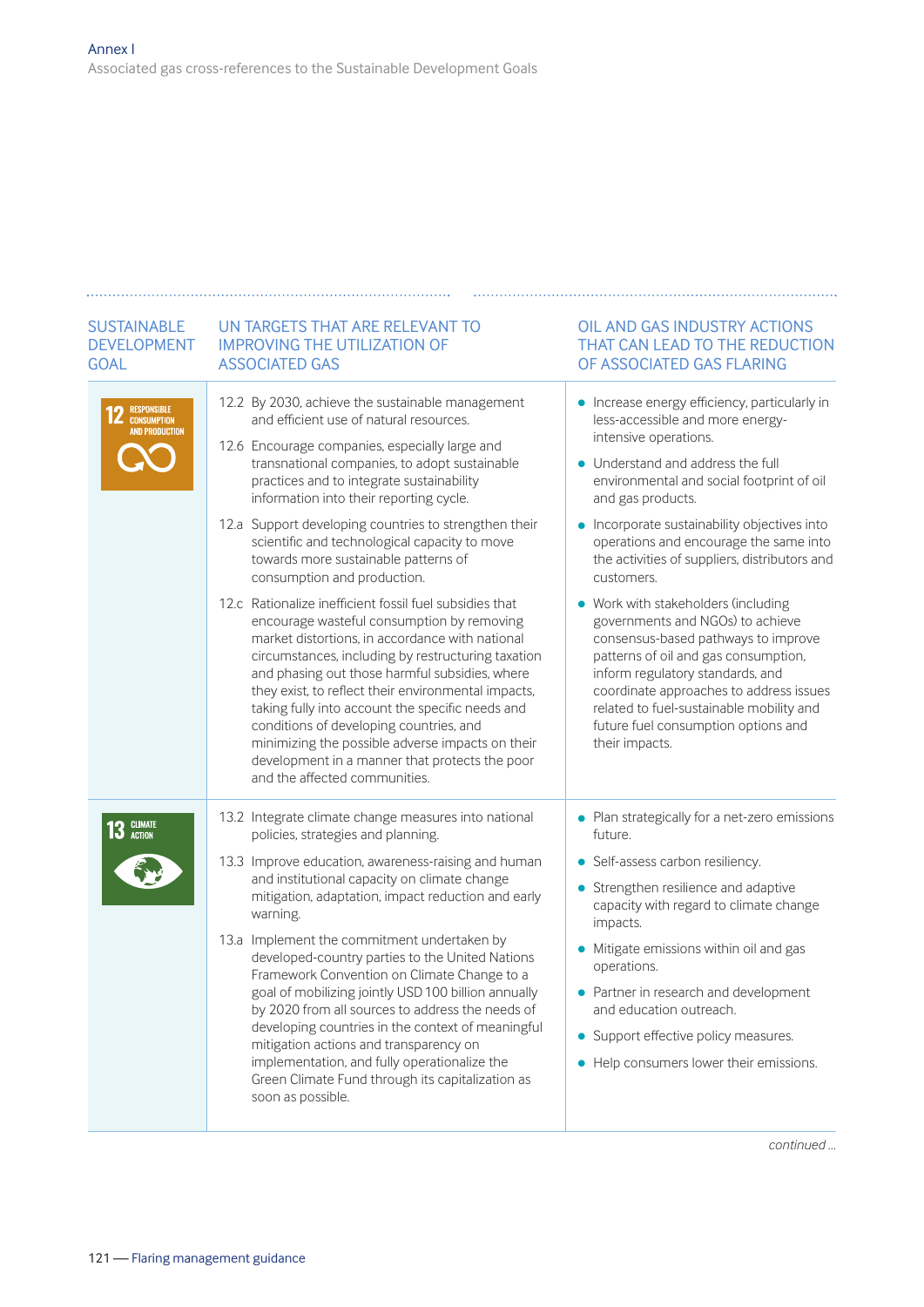#### SUSTAINABLE UN TARGETS THAT ARE RELEVANT TO DEVELOPMENT IMPROVING THE UTILIZATION OF GOAL ASSOCIATED GAS 17.1 Strengthen domestic resource mobilization, PARTNERSHIPS<br>For the Goals including through international support to developing countries, to improve domestic capacity for tax and other revenue collection. 17.3 Mobilize additional financial resources for developing countries from multiple sources. 17.7 Promote the development, transfer, dissemination and diffusion of environmentally sound technologies to developing countries on favorable terms, including on concessional and preferential terms, as mutually agreed. 17.16 Enhance the global partnership for sustainable development, complemented by multistakeholder partnerships that mobilize and share knowledge, expertise, technology and financial resources, to support the achievement of the sustainable development goals in all countries, in particular developing countries. 17.17 Encourage and promote effective public, publicprivate and civil society partnerships, building on the experience and resourcing strategies of partnerships.

#### OIL AND GAS INDUSTRY ACTIONS THAT CAN LEAD TO THE REDUCTION OF ASSOCIATED GAS FLARING

- Help build government capacity.
- Develop and disseminate sustainable energy technologies.
- **•** Partner with other stakeholders to leverage core competencies and promote investment, job creation, skills development, infrastructure expansion and technological innovation.
- $\bullet$  Participate in dialogues with stakeholders, governments and NGOs to identify shared goals.
- $\bullet$  Incorporate SDGs into company policies and practices.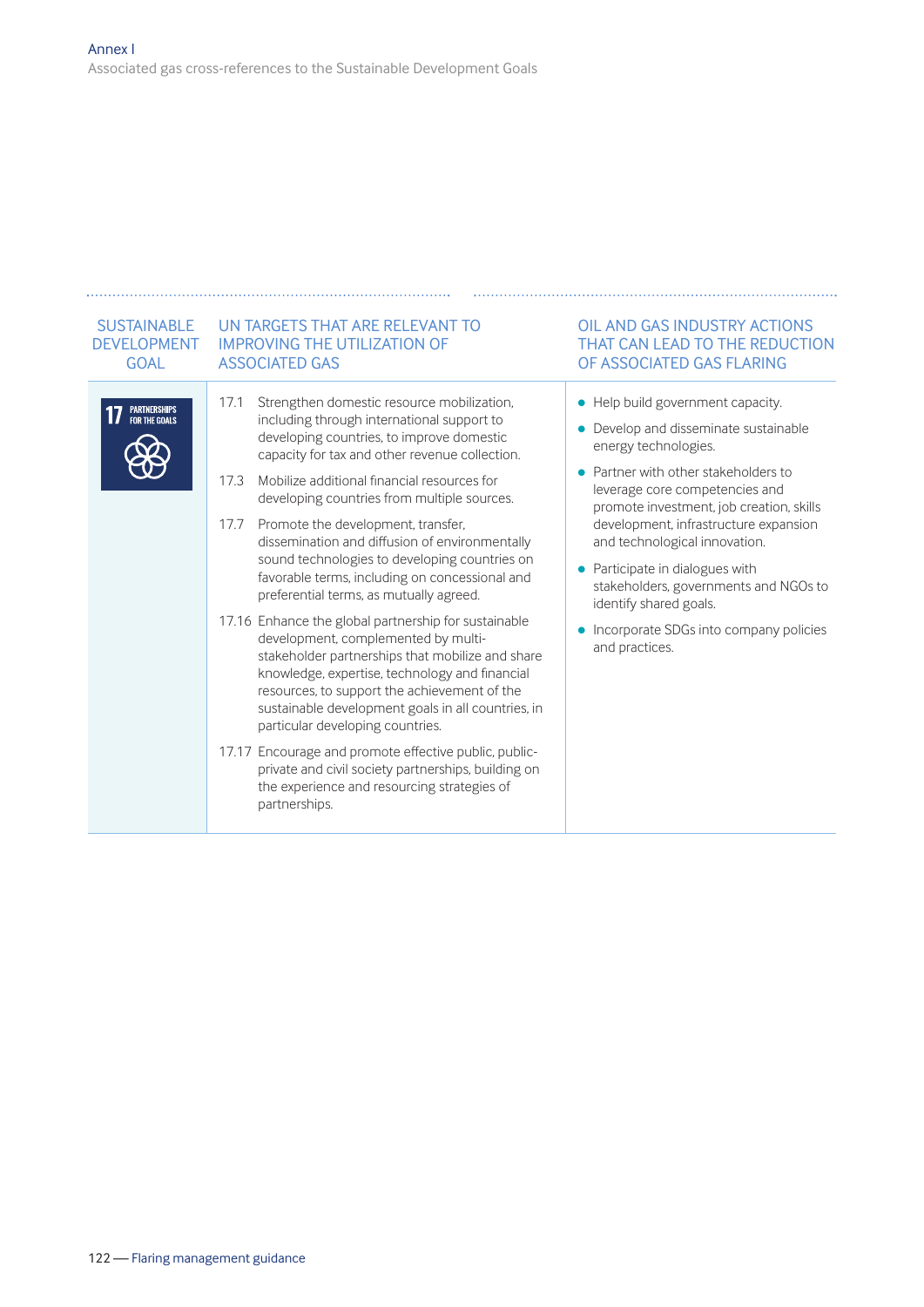### Annex II Flare flow measurement techniques supplement

| <b>METER</b><br><b>TYPE</b>                        | <b>ORIFICE</b><br><b>PLATE</b> | <b>V-CONE</b>            | <b>PITOT TUBES</b><br><b>AND ANNUBARS</b> | <b>ULTRASONIC</b>           | <b>THERMAL MASS</b><br><b>ANEMOMETER</b> | <b>CORIOLIS</b>                |
|----------------------------------------------------|--------------------------------|--------------------------|-------------------------------------------|-----------------------------|------------------------------------------|--------------------------------|
| Installation<br>type <sup>a</sup>                  | In-line                        | In-line                  | Insertion                                 | Insertion or<br>clamp-on    | Insertion or<br>in-line                  | In-line                        |
| Measurement<br>principle                           | Differential<br>pressure       | Differential<br>pressure | Differential<br>pressure                  | Ultrasonic<br>pulse         | Thermal<br>conductivity                  | Coriolis<br>effect             |
| Accuracy<br>range                                  | $± 2-4%$                       | ±0.5%                    | $± 1-3%$                                  | $± 2-5%$                    | $± 1-3%$                                 | $± 0.2 - 0.4%$                 |
| Turndown<br>ratiob                                 | $3 - 10:1$                     | 10:1                     | $3 - 30:1$                                | 2,750:1                     | 100-1,000:1                              | 100:1                          |
| Straight line<br>pipe<br>requirements <sup>c</sup> | Up: 6-20 D<br>Down: 2-40 D     | Up: 0-3 D<br>Down: 0-1 D | Up: 10-25 D<br>Down: 5-10 D               | Up: 10-30 D<br>Down: 5-10 D | Up: 8-10 D<br>Down: 3D                   | Up: none<br>Down: none         |
| Calibration<br>frequency                           | Dependent on<br>service type   | None after<br>initial    | Annual                                    | Annual                      | Annual                                   | When out<br>of tolerance       |
| Line pressure<br>loss <sup>d</sup>                 | High                           | Moderate                 | Low                                       | Low                         | Low                                      | Moderate                       |
| Composition<br>dependent <sup>e</sup>              | Yes                            | Yes                      | Yes                                       | <b>No</b>                   | Yes                                      | <b>No</b>                      |
| Suitability for<br>wet/dirty gas                   | High                           | High                     | Low/moderate                              | Moderate                    | None                                     | Low                            |
| Mainline<br>power<br>required                      | No                             | <b>No</b>                | No                                        | Yes                         | Yes                                      | Yes                            |
| Obstructs flow<br>to flare header                  | Yes                            | Yes                      | No                                        | No                          | No                                       | Not suitable<br>for flare      |
| Per meter cost<br>(USD)                            | $500 - 2,000$                  | $\overline{a}$           | $500 - 2,000$                             | 20,000-90,000               | 2,000-5,000                              | 5,000-20,000                   |
| Example<br>vendors                                 | Emerson.<br>Spirax Sarco       | McCrometer               | Emerson.<br>Dwyer<br>Instruments          | GE.<br>Fluenta              | FCI.<br>Sierra<br>Instruments            | Micromotion,<br><b>Siemens</b> |

Notes:

a 'In-line flow meters' refers to those that are installed in the line of fluid flow, and have the potential to impede flow and reduce stream pressure downstream of the meter. 'Insertion flow meters' refers to those that are inserted into existing ports and/or pipes that do not impede flow above marginal rates. 'Clamp-on flow meters' are portable metering devices that clamp onto the outside of a pipe.

<sup>b</sup> Turndown ratio is the ratio of maximum and minimum flows where accuracy is certified to be maintained. For example, a meter guaranteed to remain accurate to ±1.5 % from 400 scf/hour to 100 scf/hour would have a turndown range of 4:1.

<sup>c</sup> 'D' refers to the pipe diameter; 'Up' refers to pipe length upstream from the flow meter; and 'Down' refers to pipe length downstream from the flow meter.

<sup>d</sup> Line pressure loss is the expected magnitude of pressure drop in the fluid downstream of the installed meter.

e 'Compositional dependence' represents the impact that fluid composition will have on meter performance. For example, thermal mass anemometers require the thermal conductivity of a fluid to accurately calculate flow rates. If the fluid composition changes, so will the thermal conductivity. Hence, accurate compositional data are necessary. Composition dependence in this context refers to the meter's need for compositional data (e.g. gas density, thermal conductivity, etc.) in order to calculate mass flow rates.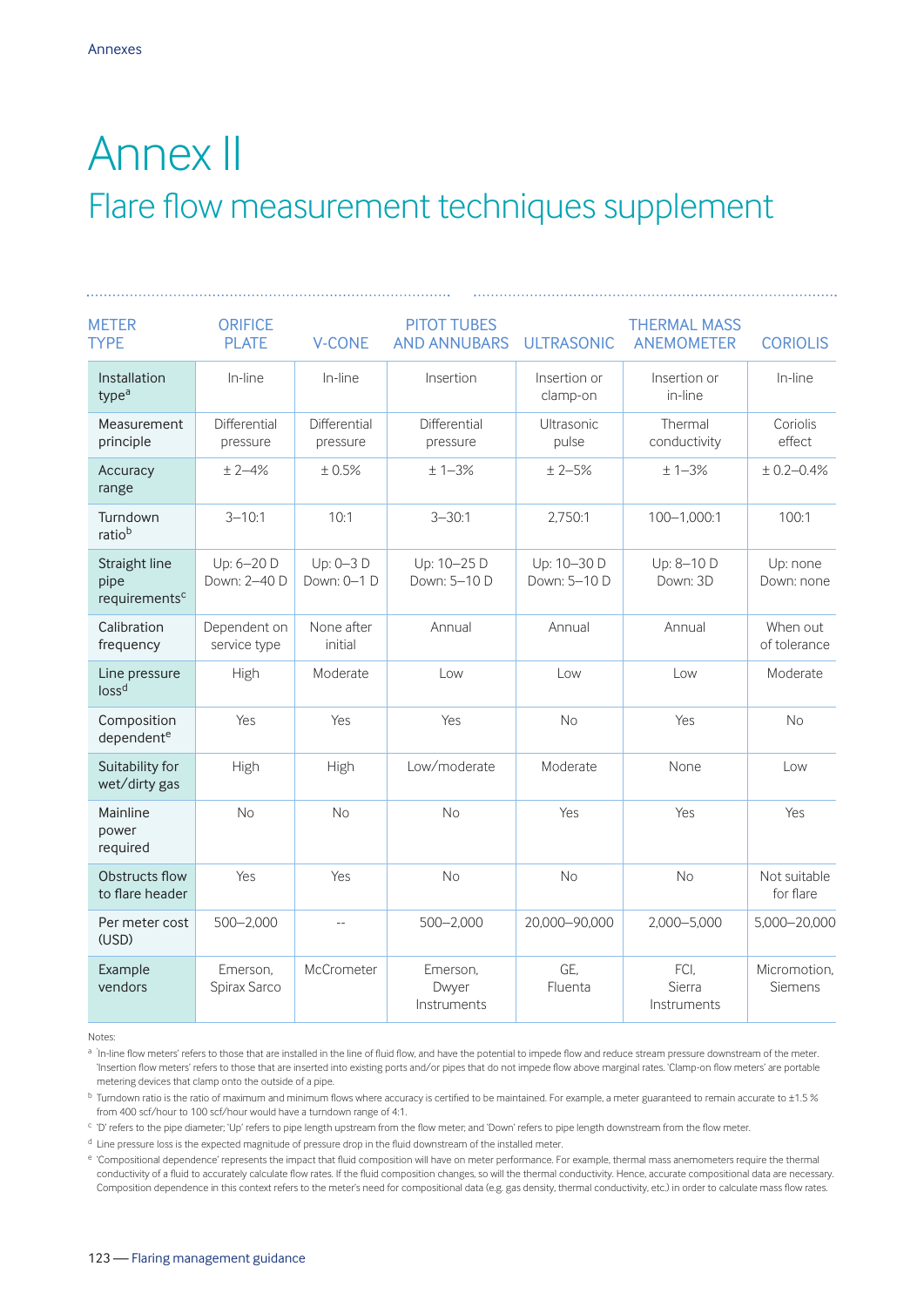#### Sources

- <sup>l</sup> API (2011). Technical Report 2571, *Fuel Gas Measurement*. 1st Edition, published 1 March, 2011. American Petroleum Institute. [https://www.apiwebstore.org/publications/item.cgi?](https://www.apiwebstore.org/publications/item.cgi?9f23c798-46f3-4a1a-bdb9-1bd315ade889) 9f23c798-46f3-4a1a-bdb9-1bd315ade889
- **GGFR (2011). Workshop on measurement/reporting** of flare gas, Doha, Qatar, 8–9 May 2011. Global Gas Flaring Reduction partnership.
- <sup>l</sup> Clearstone Engineering Ltd. (2008). *Guidelines on Flare and Vent Measurement*. Report number 71380. 18 September 2008. [http://documents1.worldbank.org/curated/en/6894](http://documents1.worldbank.org/curated/en/689451468158369316/pdf/713800WP0Box370are0Vent0Measurement.pdf) 51468158369316/pdf/713800WP0Box370are0Vent 0Measurement.pdf
- <sup>l</sup> Shell Global Solutions (2004). *Draft Flare Waste Gas Flow Rate and Composition Measurement Methodologies Evaluation Document*. [http://www.tceq.texas.gov/assets/public/implement](http://www.tceq.texas.gov/assets/public/implementation/air/rules/Flare/Resource_6.pdf) ation/air/rules/Flare/Resource\_6.pdf
- Bay Area Air Ouality Management District (2003). *Proposed Regulation 12, Rule 11: 'Flare Monitoring at Petroleum Refineries'.* Draft Staff Report.
- <sup>l</sup> Sierra Instruments, Inc. (2013). *Flare Gas Mass Flow Metering: Innovations Promise More Economical Choices*. White paper reviewing flare gas flow measurement challenges and recent innovations in thermal mass flow sensor technology. [https://www.sierrainstruments.com/library/whitepap](https://www.sierrainstruments.com/library/whitepapers/flare-gas-mass-flow-metering) ers/flare-gas-mass-flow-metering
- **In McCrometer (website). Proven flow measurement** solutions for the oil and gas industry. https://www.mccrometer.com/oil&gas/default.asp
- **•** 'Coriolis flow meters' (2021). An overview, common specifications and the pros and cons of coriolis flow meters on the 'eFunda' website. [http://www.efunda.com/designstandards/](http://www.efunda.com/designstandards/sensors/flowmeters/flowmeter_cor.cfm)  sensors/flowmeters/flowmeter\_cor.cfm

#### Additional technical references

- **c** CAPP (2002). *Estimation of Flaring and Venting Volumes from Upstream Oil and Gas Facilities.*  Canadian Association of Petroleum Producers. http://www.oilandgasbmps.org/docs/GEN23 techniquestomeasureupstreamflaringandventing.pdf
- <sup>l</sup> Federal Government of Nigeria (2018). *Guidelines for Flare Gas Measurement, Data Management and Reporting Obligations*. Nigerian Gas Flare Commercialisation Programme, 'Guideline 2'. Department of Petroleum Resources. [https://ngfcp.dpr.gov.ng/resources/guidelines/guide](https://ngfcp.dpr.gov.ng/resources/guidelines/guideline-2-guidelines-for-flare-gas-measurement-data-management-and-reporting-obligations) line-2-guidelines-for-flare-gas-measurement-datamanagement-and-reporting-obligations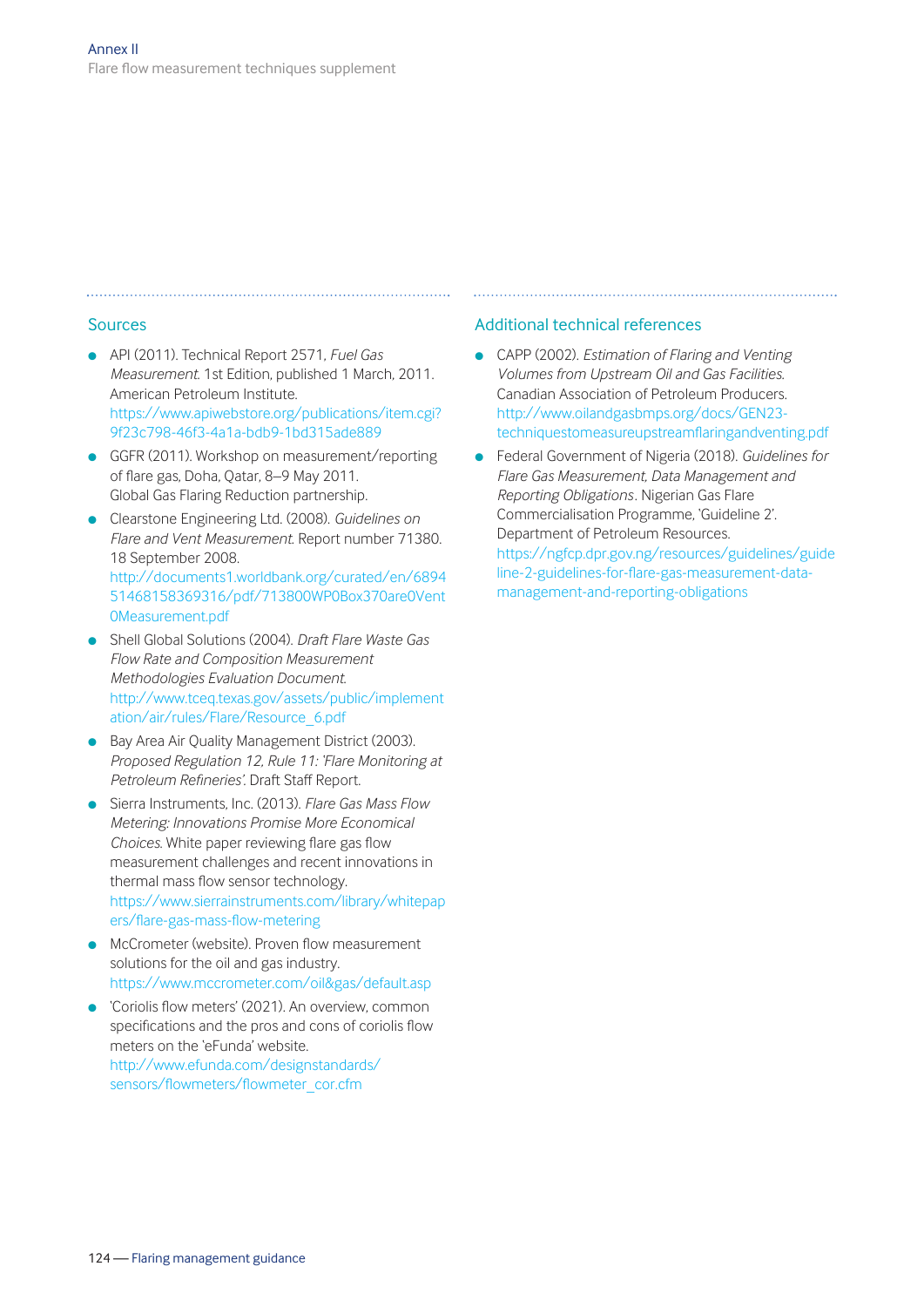### Annex III 'Zero Routine Flaring by 2030' initiative example checklist for 'OpCo'

#### What activities at existing fields are outside the scope of the commitment?

In existing fields that OpCo operates, all gas flaring must be reported. OpCo is not obligated to install equipment to end flaring by 31 December 2030, if OpCo:

- (i) does not own the gas;
- (ii) does not have exclusive control of capital decisions;
- (iii) is a service company (de facto operator); or

(iv) if the gas owner or joint venture/working interest partner does not choose to implement such projects. In existing fields where OpCo is an owner but not the operator, OpCo has no responsibility for reducing flaring under the commitment and, accordingly, there is no requirement for tracking the volume of gas flared.

#### What is a 'new' oilfield?

A 'new' oilfield is a development project in a field where there is no existing OpCo-operated oil production. The following are not considered 'new' oilfields:

- (i) Adding new wells or increasing production in existing fields.
- (ii) New hydraulic fracturing programs in existing fields.
- (iii) Adding new tank batteries or other facilities in existing fields.
- (iv) Acquisition of other ongoing production operations.

#### What does 'according to plans that incorporate sustainable utilization or conservation of the field's associated gas' mean?

Such plans can include any beneficial use of the associated gas, such as sales, reinjection, use as an injectant for EOR, use as an on-site fuel source, etc. The sustainable utilization or conservation solution must be implemented within 90 days from first oil.

#### What does 'economically viable' mean?

OpCo will implement projects to end routine flaring at existing operations (those commissioned prior to 1 January 2022) only when the investment meets OpCo's normal capital expenditure financial criteria. For operations where partners are not willing to invest in projects, OpCo is not required to fund the flare reduction project.

#### How long can 'safety' flaring continue before being considered as 'routine' flaring?

For all safety flaring scenarios, flaring can continue for as long as necessary to maintain safe operations, i.e. there is no point at which legitimate 'safety' flaring must be reclassified as routine flaring.

*continued …*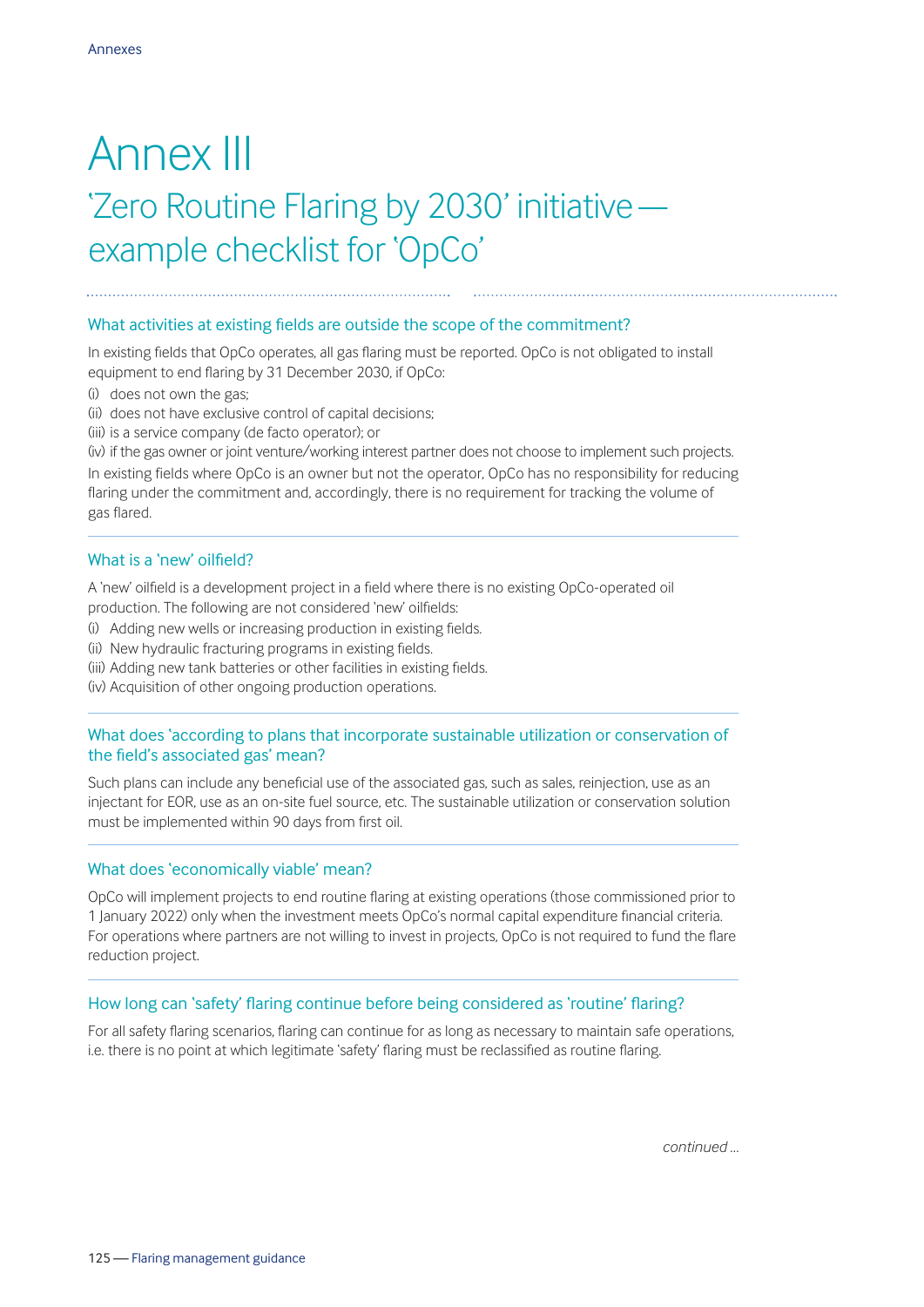#### How long can 'non-routine' flaring continue before being considered as 'routine' flaring?

The acceptable duration of 'non-routine' flaring extends from the time an issue causing 'non-routine' flaring begins until a determination is made that the issue is completely resolved. A documented justification is necessary for any 'non-routine' flaring that extends beyond one year.

#### Are flaring activities that are authorized by a government agency (e.g. by permit or regulation) exempt from the initiative?

No. Regardless of how flaring is regulated, administered or controlled by government authorities, all flared gas volumes are covered by the initiative and must be reported according to the definitions described therein.

#### Does the initiative include portable flares?

Yes. The initiative covers all flares, whether permanent, temporary or portable.

#### Does the commitment require measurement of flared gas volumes, or are estimates sufficient?

Measurements are preferred, but engineering estimates (e.g. mass balance calculations) are acceptable.

#### Does the initiative require reporting of gas flared by OpCo (as the operator) that OpCo does not own?

Yes. In existing fields where OpCo operates but does not own the gas, or fields where OpCo is a service company (de facto operator), all flared gas must be reported.

#### Can routine flaring continue beyond 31 December 2030?

Yes. For circumstances where there is no flare elimination project that can meet OpCo's normal economic justification criteria (such as the capture of low-pressure, low-volume gas streams), flaring can continue.

#### What reporting obligations will exist after 31 December 2030?

Flaring beyond 31 December 2030 must be reported and classified as routine, safety or non-routine flaring.

#### What are the potential consequences if OpCo does not fulfill its commitment?

The commitment has high visibility among certain stakeholders, including investors. Failure to demonstrate progress against the commitment may create a significant reputational or credibility issue.

#### Is OpCo's commitment to eliminate routine flaring by 31 December 2030 consistent with the World Bank's 'Zero Routine Flaring by 2030' initiative?

The program goal, approach and definitions are consistent with the initiative.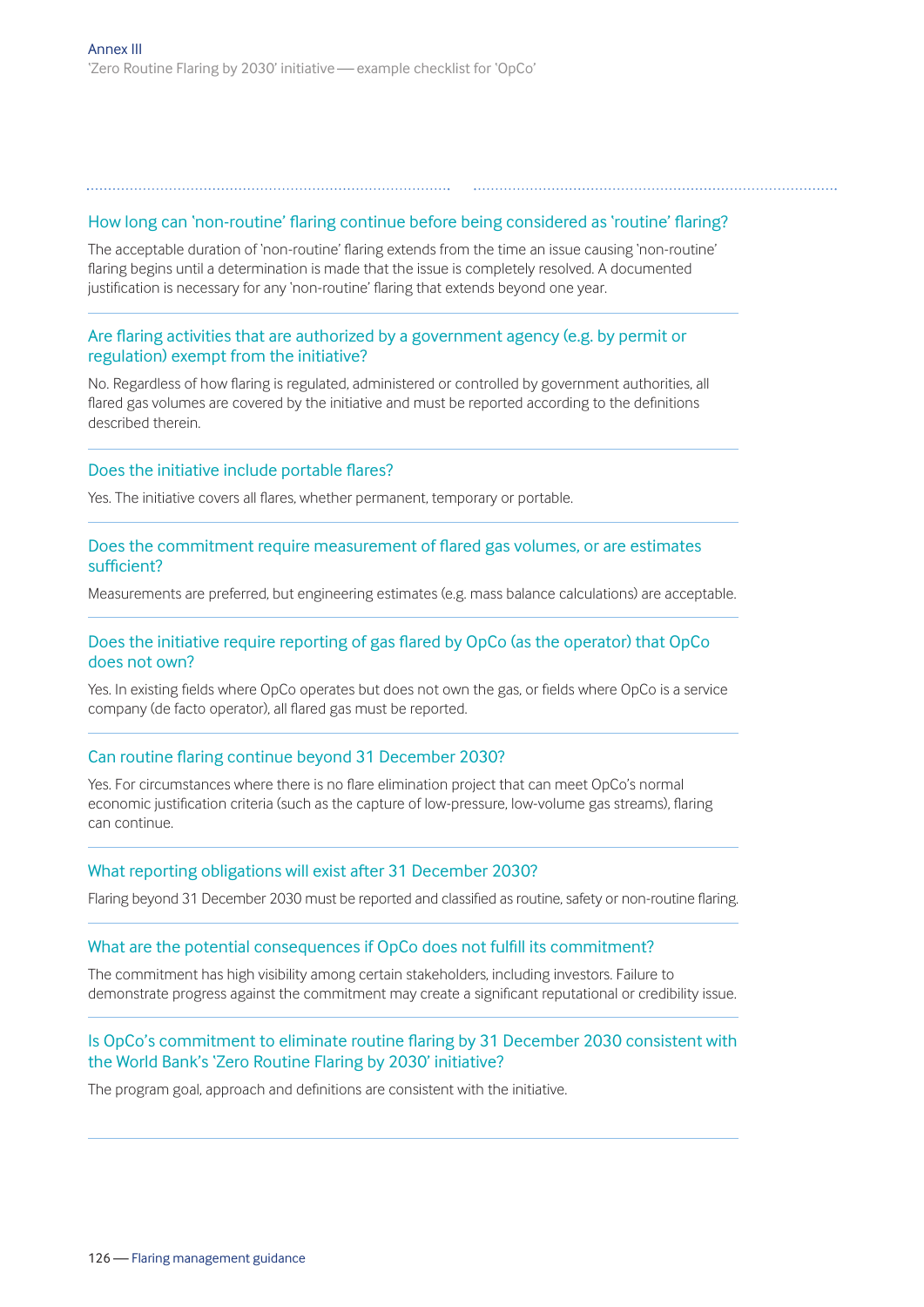# Annex IV Criteria, project screening and bankability

The evaluation of gas monetization options is best done using a systematic approach to define the optimal technique. In addition to the technical considerations discussed in this document, commercial issues and market conditions also play a key role in the evaluation process.

The option screening process includes the key steps shown in Figure A10.

#### Figure A10 Evaluation of gas monetization options<sup>[193]</sup>

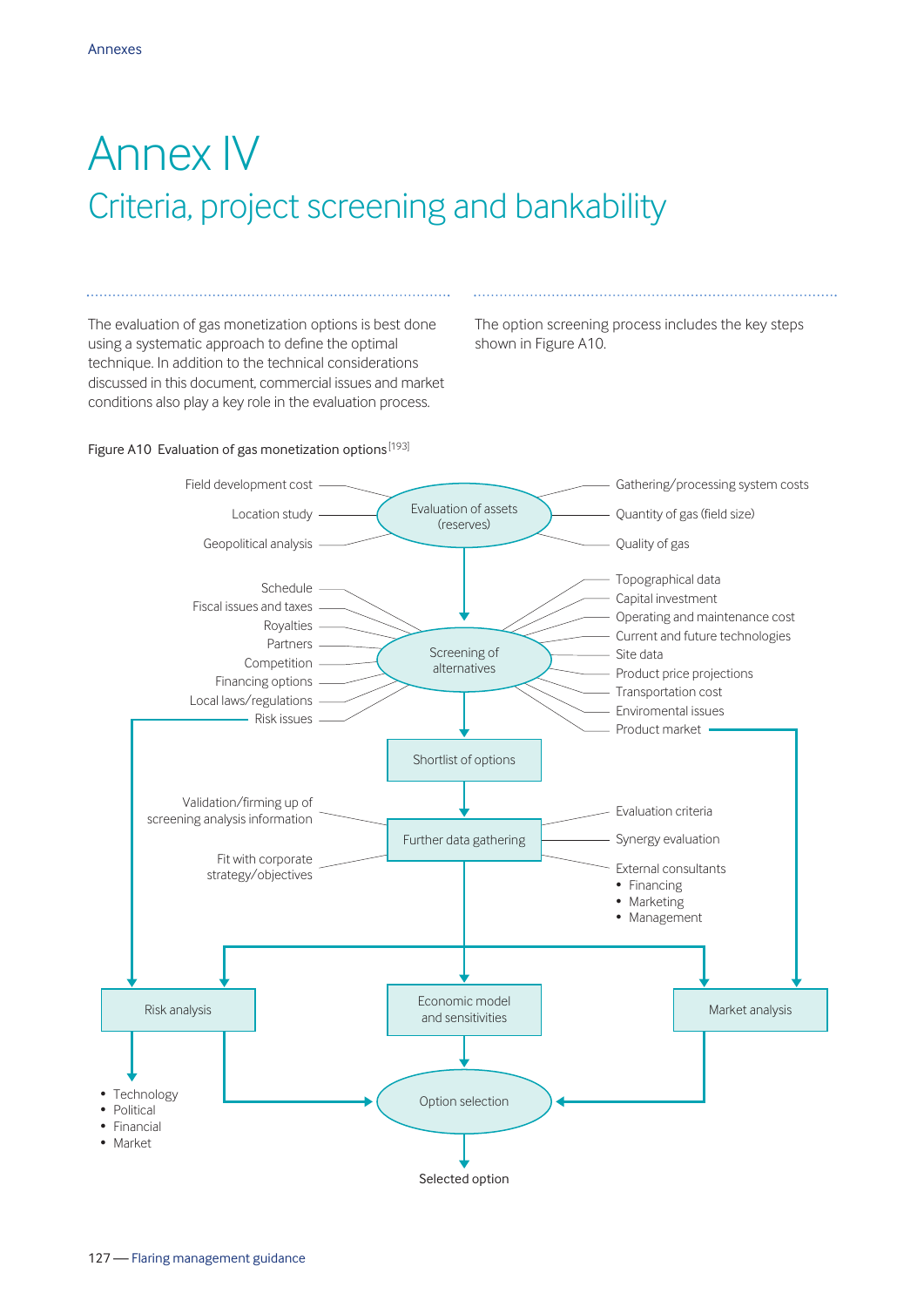Once options are identified, a screening process is undertaken to reduce the number of options to a shortlist for more in-depth analysis. The screening process to shortlist, or grade, the alternative options should identify the most important criteria to be considered when selecting the optimal solution. Typical decision criteria for screening alternatives may include, but not be limited to:

- $\bullet$  technical feasibility and project complexity;
- capital and operating cost estimates for the specified technology solution;
- $\bullet$  alternative uses of investment capital and the producer's cost of capital;
- $\bullet$  market demand and logistics for the gas or other products;
- **natural gas pricing (or other product prices) and price** risk;
- **e** lease/concession terms;
- regulatory constraints and other factors governing access to gas utilization and export facilities;
- <sup>l</sup> proximity and capacities of regional and national pipelines;
- additional operating costs associated with natural gas production and gas processing for each of the utilization options;
- **c** cost of land acquisition and the cost and timing to obtain right-of-way approvals;
- $\bullet$  environmental and community impact analysis;
- likelihood of legal challenges and concerns raised by stakeholder groups; and
- $\bullet$  regulations that define allowable flaring and the likelihood of future changes.

After the shortlisted options are determined, further economic, market and risk analysis will be required. Ultimately, after a thorough evaluation of the alternatives, the goal is to select a project that makes use of all (or most) of the associated gas production.

For large projects, where the required investment cannot be funded solely by the producer or the resource owner, the proponents will need external financing (typically a loan) to initiate construction. Generally, lenders have taken the view that, compared to other sectors, loans to oil and gas projects carry greater exposure to higher and more complex risks. In addition, given the high debt levels associated with project finance, lenders normally

adopt a more conservative stance towards industry risks compared to project sponsors.[194] Sources of external finance (for large projects in developing countries, this may be a multilateral development bank) will perform a due diligence review of the project to determine whether or not it meets the institution's project finance criteria.

For a commercial bank, loan underwriting focuses on financial metrics which demonstrate that the project proponents will repay the loan principal with interest in accordance with the terms of the proposed lending agreement. For MDB project finance, the due diligence process looks at other factors. Factors that are of particular importance are listed below: [195,196,197,198]

- $\bullet$  The project location should be suitable for the activities to be carried out. There should be assurances that the sponsors of the project have unrestricted ownership and/or access to the land. The land procurement process must be performed with integrity, following documented procedures, preferably with a high degree of transparency. This includes management of any relocation issues that can affect local communities.
- The project should be of strategic importance to the relevant host government and there should be the political will to support the project through the whole project life cycle. It is critical that the government is invested in, and committed to, the project and has the institutional capacity to satisfy its obligations under its guarantees. Political risks should be mitigated by appropriate investment treaties, and by changes in legal provisions and/or investment guarantees that protect investments against noncommercial risks.
- $\bullet$  There should be strict adherence to the regulatory and policy regimes for equity funding, finance structures and operational practices, financial controls and risk management. Since uncertain legal frameworks, weak internal controls, and delayed tender processes and/or bid rounds can directly affect project bankability and dampen the interest of other investors and stakeholders, monitoring and management protocols should be established. Regulations for the issuance of equity (if any) and mandatory local content requirements must be followed.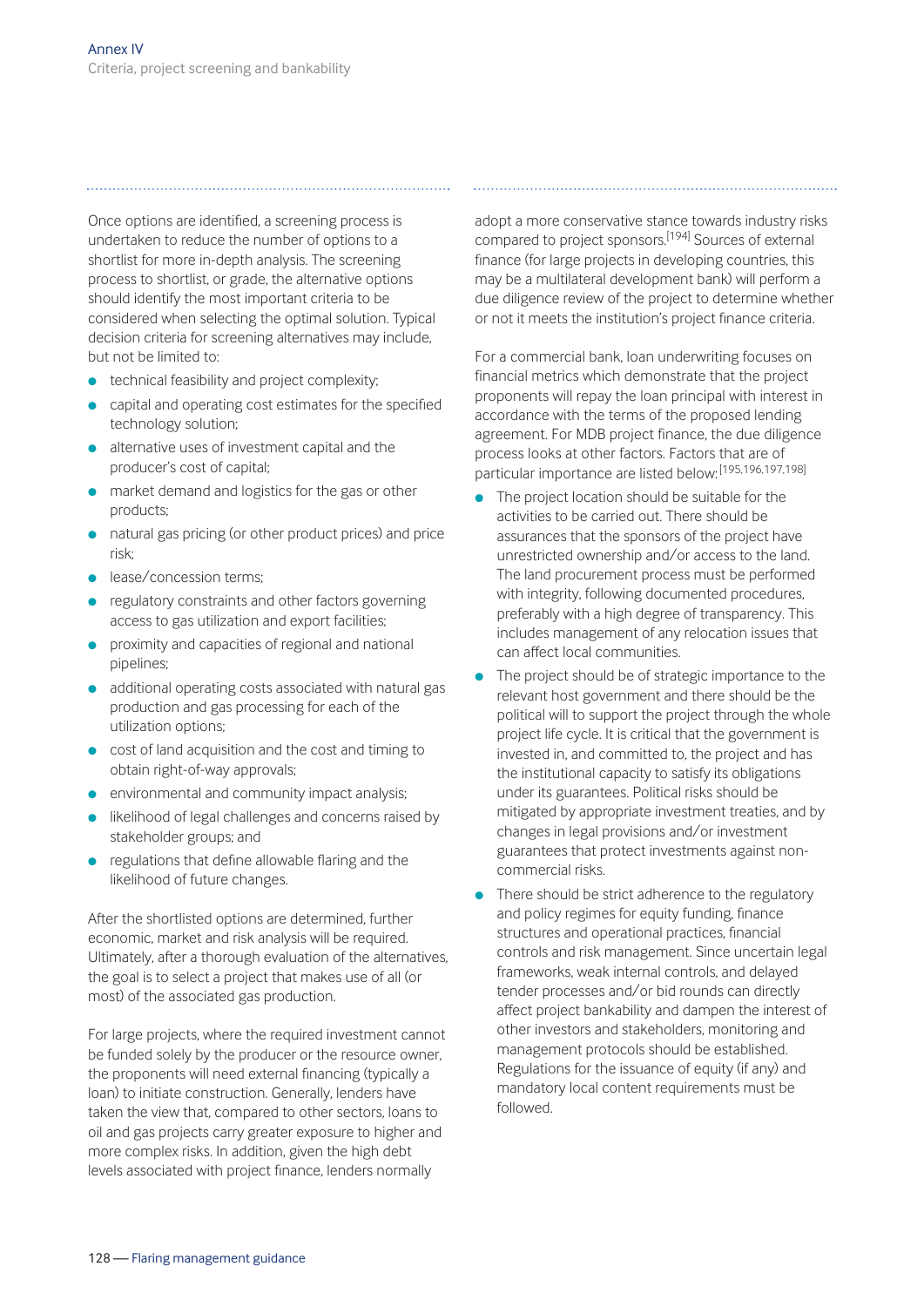$\bullet$  There should be a clear allocation of risk among the parties. This can be an especially intricate arrangement as the size, technical complexity and number of project participants grows. Interdependent financing, senior and subordinated loans to sponsors, joint ventures or other parties, and the use of special-purpose vehicles/entities complicate the management of risk. It is essential that the risks associated with each part of the value chain are fully understood and allocated appropriately between the various stakeholders, including: the host government; project developers; suppliers and contractors; other consortia; and project lenders. Project finance lenders will likely require detailed assurances from project sponsors that all technical and operational interface issues between the various project components have been addressed, such as construction completion, testing, commissioning and acceptance.

**•** A robust stakeholder engagement process should have been undertaken, ensuring that the most appropriate stakeholders have been selected, especially those representing local communities. Mechanisms should have been established to ensure follow-through on delivery of the project's economic and social benefits (such as training programs, technology transfer and payment of dividends or royalties) to ensure that those communities who are affected by the project receive a sustainable economic benefit from the project. These efforts mitigate potential security and political risks.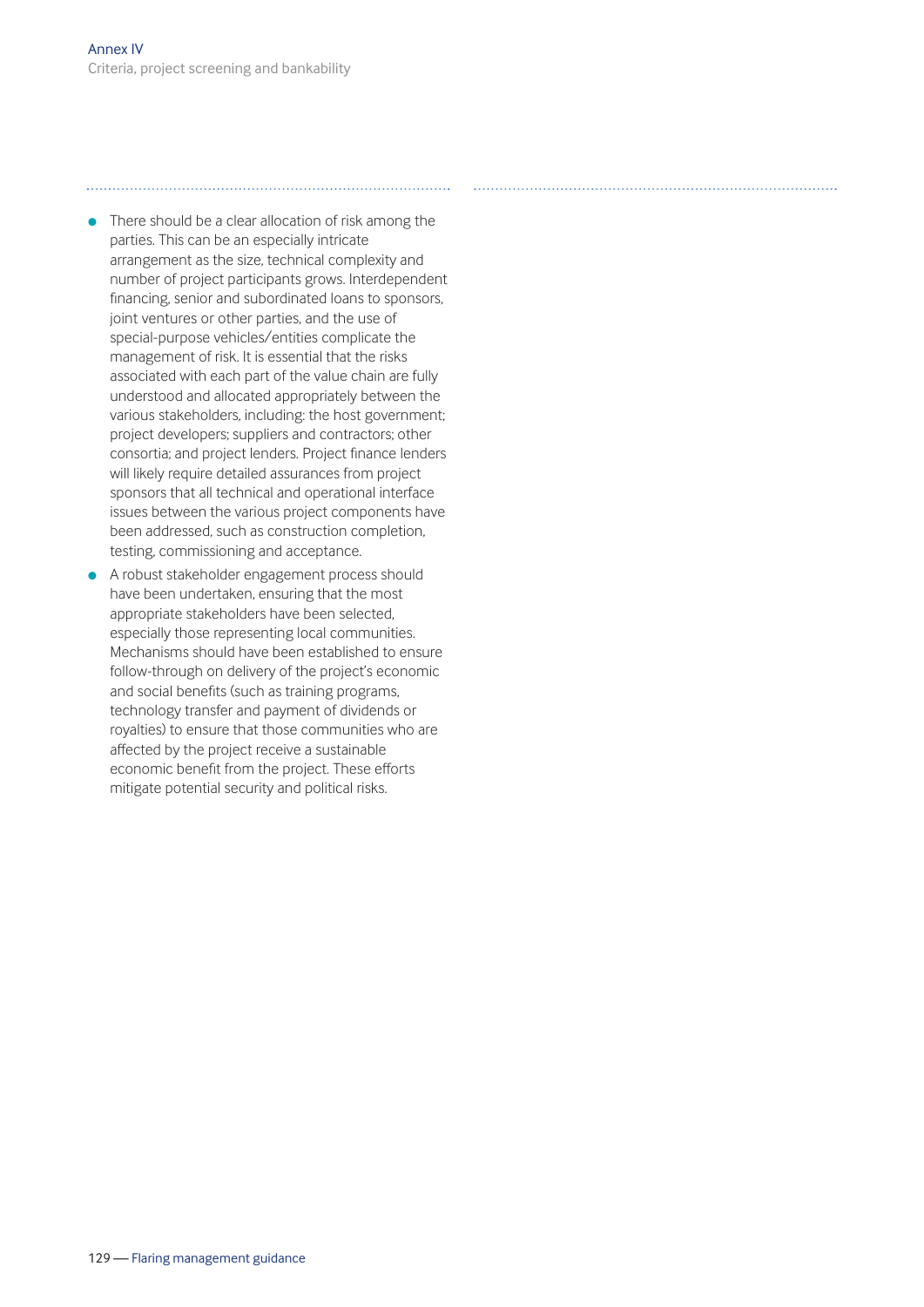## Annex V Associated gas CDM projects<sup>[199]</sup>

| <b>PROJECT</b>                                                                                                                                                                                                                                                                                                                                                                                                                                                                                                                                                                                                                                                                                                                                                                                                                                                                                         | <b>GHG REDUCTIONS</b><br>(t CO <sub>2</sub> e/year) |
|--------------------------------------------------------------------------------------------------------------------------------------------------------------------------------------------------------------------------------------------------------------------------------------------------------------------------------------------------------------------------------------------------------------------------------------------------------------------------------------------------------------------------------------------------------------------------------------------------------------------------------------------------------------------------------------------------------------------------------------------------------------------------------------------------------------------------------------------------------------------------------------------------------|-----------------------------------------------------|
| 6008: Recovery and utilization of associated gas at Pondok Tengah LPG plant -<br>PT. Yudistira Energy (Indonesia)<br>https://cdm.unfccc.int/Projects/DB/LRQA%20Ltd1333528065.88/view<br>Project activities include the establishment and operation of a new LPG plant to recover and utilize<br>the associated gas previously flared at Tambun and Pondok Tengah Gas Collection stations, and the<br>installation of a new pipeline to connect the Pondok Tengah-Pertamina EP Station with Yudistira's<br>LPG Plant. The recovered gas is processed into LPG, condensate and lean gas.                                                                                                                                                                                                                                                                                                                 | 143,428                                             |
| 6808: Recovery and utilization of associated gas at the Tugu Barat plant (Indonesia)<br>https://cdm.unfccc.int/Projects/DB/BVQI1343111376.1/view<br>The project involves the construction of facilities for the recovery and processing of associated gas<br>previously flared at the Tugu Barat oilfields. The project also involves the transportation and<br>processing of sour gas into sweet gas, and further processing into lean gas, LPG and condensate.<br>Investments include a gas delivery pipeline, two gas compressors and an MDEA<br>(methyldiethanolamine) gas treatment plant for the removal of $CO2$ .                                                                                                                                                                                                                                                                              | 52,628                                              |
| 6817: Associated gas recovery and utilization at Block 9 in the Safa oilfield (Sultanate of Oman)<br>https://cdm.unfccc.int/Projects/DB/BVQI1343120764.64/view<br>The project involves the recovery and utilization of natural gas found in association with oil at Block 9<br>in the Safah oilfield. The gas recovery process comprises three main stages, including the<br>separation, compression and processing to meet pipeline conditions for transportation to end users.<br>The main equipment necessary for the proposed project activity comprises electric motor-driven<br>reciprocating and screw compressors, and the pipelines for gas transportation.                                                                                                                                                                                                                                   | 775,250                                             |
| 8276: Oil Search Limited flare and vent gas conservation project (Papua New Guinea)<br>https://cdm.unfccc.int/Projects/DB/DNV-CUK1353303667.77/view<br>The project involves recovery of associated gas from Oil Search Limited's operations in the Southern<br>Highlands and Gulf Provinces, through the installation of a compression and blower system to collect<br>gas from each low-pressure flare at the crude oil storage tanks and from the produced water system<br>at the central processing facility (CPF), to deliver the gas to an existing booster compressor. A flow<br>line will be installed from the refinery high pressure separator to deliver associated gas to an existing<br>CPF booster compressor. The existing fuel gas blanketing system will be replaced with an inert gas<br>system. Recovered associated gas will be compressed and transported to a sales gas pipeline. | 57,438                                              |
| 8286: Gas flaring reduction at the Neelam and Heera asset (offshore Mumbai, India)<br>https://cdm.unfccc.int/Projects/DB/SGS-UKL1353319809.68/view<br>The Neelam and Heera process complexes comprise developed infrastructure including well head<br>platforms, process platforms and interconnected pipelines. The project activity includes the<br>installation of oil-flooded gas compressor packages at the processing complexes to increase the<br>pressure of low-pressure gas for conversion into marketable products, e.g. LPG, C <sub>2</sub> , C <sub>3</sub> and NGLs.                                                                                                                                                                                                                                                                                                                     | 65,811                                              |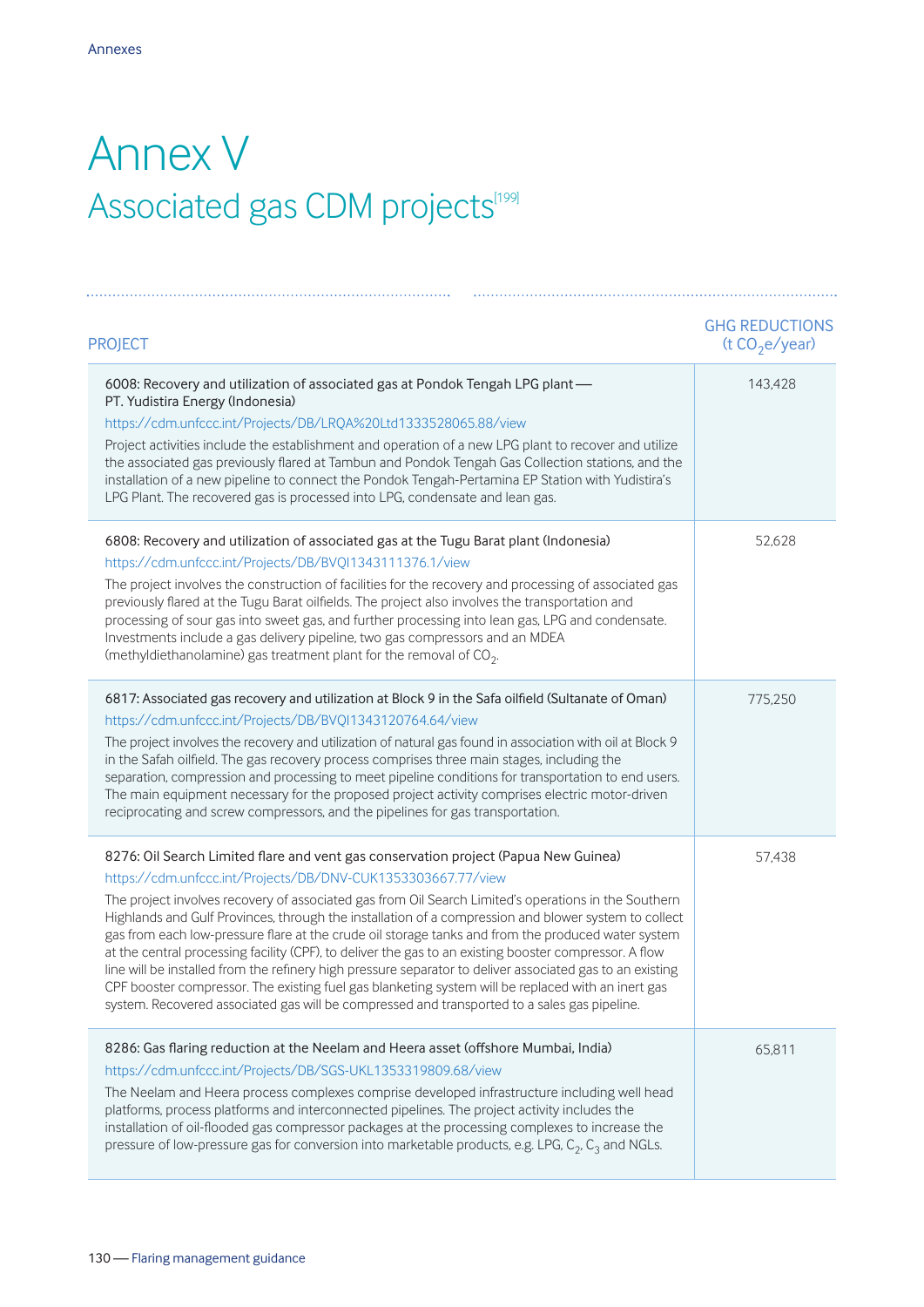| <b>PROJECT</b>                                                                                                                                                                                                                                                                                                                                                                                                                                                                                                                                                                                                                                                                                                                           | <b>GHG REDUCTIONS</b><br>(t $CO2e/year$ ) |
|------------------------------------------------------------------------------------------------------------------------------------------------------------------------------------------------------------------------------------------------------------------------------------------------------------------------------------------------------------------------------------------------------------------------------------------------------------------------------------------------------------------------------------------------------------------------------------------------------------------------------------------------------------------------------------------------------------------------------------------|-------------------------------------------|
| 8598: Nanba associated gas processing plant and the auxiliary engineering (China)<br>https://cdm.unfccc.int/Projects/DB/BVQI1354796911.2/view<br>Activities include the recovery and utilization of associated gas from oil wells in the Second Oil<br>Production Plant of the Sanan Oilfield, to be processed into dry gas and condensate. The project will<br>involve construction of the associated gas recovery system, and processing and transportation<br>infrastructure including gas collection facilities, a booster station, processing plant and pipelines.                                                                                                                                                                  | 301,731                                   |
| 8788: Tarim oil wells associated gas recovery and utilization project (CNG) (China)<br>https://cdm.unfccc.int/Projects/DB/ERM-CVS1355492331.84/view<br>Two skid-mounted associated gas recovery stations (movable) will be installed to recover the associated<br>gas from remote and scattered oil wells. After low pressure separation, compression, dehydration and<br>condensate separation, the dry gas will be compressed into CNG, transported to a decompressing<br>plant and transported by pipeline to end users. Condensate will be transported to a processing plant.                                                                                                                                                        | 57,904                                    |
| 8896: Jubilee oilfield associated gas recovery and utilization project (Republic of Ghana)<br>https://cdm.unfccc.int/Projects/DB/DNV-CUK1355897092.73/view<br>The project involves recovery of the associated gas that would otherwise have to be flared at the<br>floating production, storage and offloading (FPSO) vessel in the Jubilee oilfield located within the<br>Deepwater Tano and West Cape Three Points blocks in the Republic of Ghana, and to deliver it to<br>shore where the wet gas will be processed. The project activity comprises gas recovery and<br>pretreatment, all transportation pipelines, all compression facilities and a gas processing plant that<br>will separate out the dry gas, LPG and condensate. | 2,603,226                                 |
| 9023: Sukowati-Mudi (Tuban) LPG associated gas recovery and utilization project (Indonesia)<br>https://cdm.unfccc.int/Projects/DB/JCl1356078464.98/view<br>The project involves construction of a new facility to recover and utilize the flared associated gas<br>located at the Mudi-Sukowati oilfields, East Java, Indonesia, to produce saleable lean gas,<br>condensate and LPG. The project requires construction of a compressor, condensate recovery<br>plant, amine plant, regenerative thermal oxidizers and gas processing plant.                                                                                                                                                                                             | 41,463                                    |
| 9163: Recovery and utilization of associated gas from the Obodugwa and neighboring<br>oilfields in Nigeria<br>https://cdm.unfccc.int/Projects/DB/RINA1356376663.73/view<br>Project activities include the provision of infrastructure to allow for the utilization of the associated<br>gas that is currently flared from two oilfields in OML56 in Delta State, Nigeria. The infrastructure for<br>the project activity consists of the compression and transport of the gas from the Obodugwa site to<br>the domestic gas network.                                                                                                                                                                                                     | 288,147                                   |

*continued …*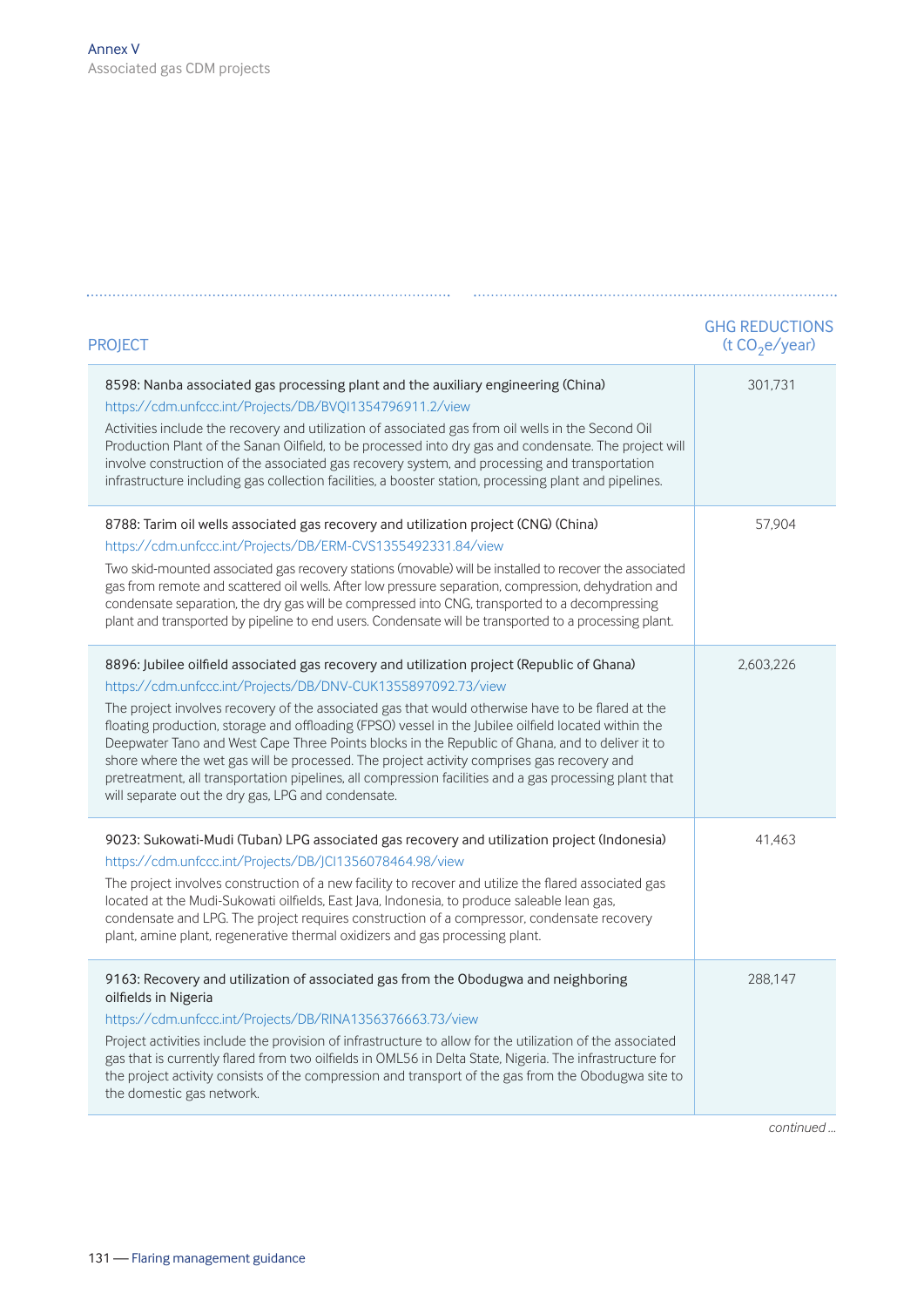| <b>PROJECT</b>                                                                                                                                                                                                                                                                                                                                                                                                                                                                                                                                                                                                                                                                                         | <b>GHG REDUCTIONS</b><br>(t $CO2e/year$ ) |
|--------------------------------------------------------------------------------------------------------------------------------------------------------------------------------------------------------------------------------------------------------------------------------------------------------------------------------------------------------------------------------------------------------------------------------------------------------------------------------------------------------------------------------------------------------------------------------------------------------------------------------------------------------------------------------------------------------|-------------------------------------------|
| 9193: Sao Thian-A oilfield flare gas recovery and utilization project, Sukhothai, Thailand<br>https://cdm.unfccc.int/Projects/DB/BVQI1356466744.97/view<br>The project aims to recover and utilize the associated gas, by use of a separator at the STN-A<br>permanent facility, and then use the recovered gas for internal demand and sale to another utility.<br>The proposed project will include a fuel gas skid system and sale gas metering system.                                                                                                                                                                                                                                             | 26.163                                    |
| 9400: Flare gas reduction through the use of a spiking compressor at the Shah oilfield (Abu Dhabi)<br>https://cdm.unfccc.int/Projects/DB/TUEV-RHEIN1356771209.26/view<br>The project involves recovery and utilization of associated gas that is currently flared in the ADCO<br>Shah oilfield. The recovered associated gases will be compressed in a spiking compressor. After<br>dehydration, the gas will be sent to processing facilities where it will be converted into dry gas, NGL<br>and condensate.                                                                                                                                                                                         | 109.142                                   |
| 10108: Gas flaring reduction project at GGS, Chariali, Sibasagar, ONGC, Assam (India)<br>https://cdm.unfccc.int/Projects/DB/KBS Cert1422689659.16/view<br>Oil and Natural Gas Corporation (ONGC) Limited of India will install gas compressors to recover<br>associated gas for distribution and sale to customers or for on-site consumption in gas-based<br>generator sets.                                                                                                                                                                                                                                                                                                                          | 15,172                                    |
| 10584: Associated gas recovery and utilization at Khamilah oilfield area, at Block-27 in Wilayat<br>Ibri of the Sultanate of Oman<br>https://cdm.unfccc.int/Projects/DB/CTI1596441167.27/view<br>Project activities include the recovery and utilization of natural gas from the Khamilah oilfield area<br>at Block-27 in Wilayat Ibri. The gas recovery process comprises three main stages, including the<br>separation, compression and processing to meet pipeline conditions for transportation to end users.<br>The main equipment necessary for the proposed project activity comprises electric motor-driven<br>reciprocating and screw compressors, and the pipelines for gas transportation. | 432,416                                   |
| 0152: Rang Dong oilfield associated gas recovery and utilization project (Vietnam)<br>https://cdm.unfccc.int/Projects/DB/DNV-CUK1133472308.56<br>Activities will include the recovery and utilization of gases produced as a by-product of oil<br>production activities at the Rang Dong oilfield, located off the south-eastern coast of Vietnam. The<br>project includes construction of a gas pipeline and compressor facilities. Recovered gas is<br>processed into dry gas and condensate. Dry gas is supplied to nearby power plants and a local<br>fertilizer plant, LPG is utilized as home cooking fuel, and condensate is used to produce gasoline.                                          | 675,858                                   |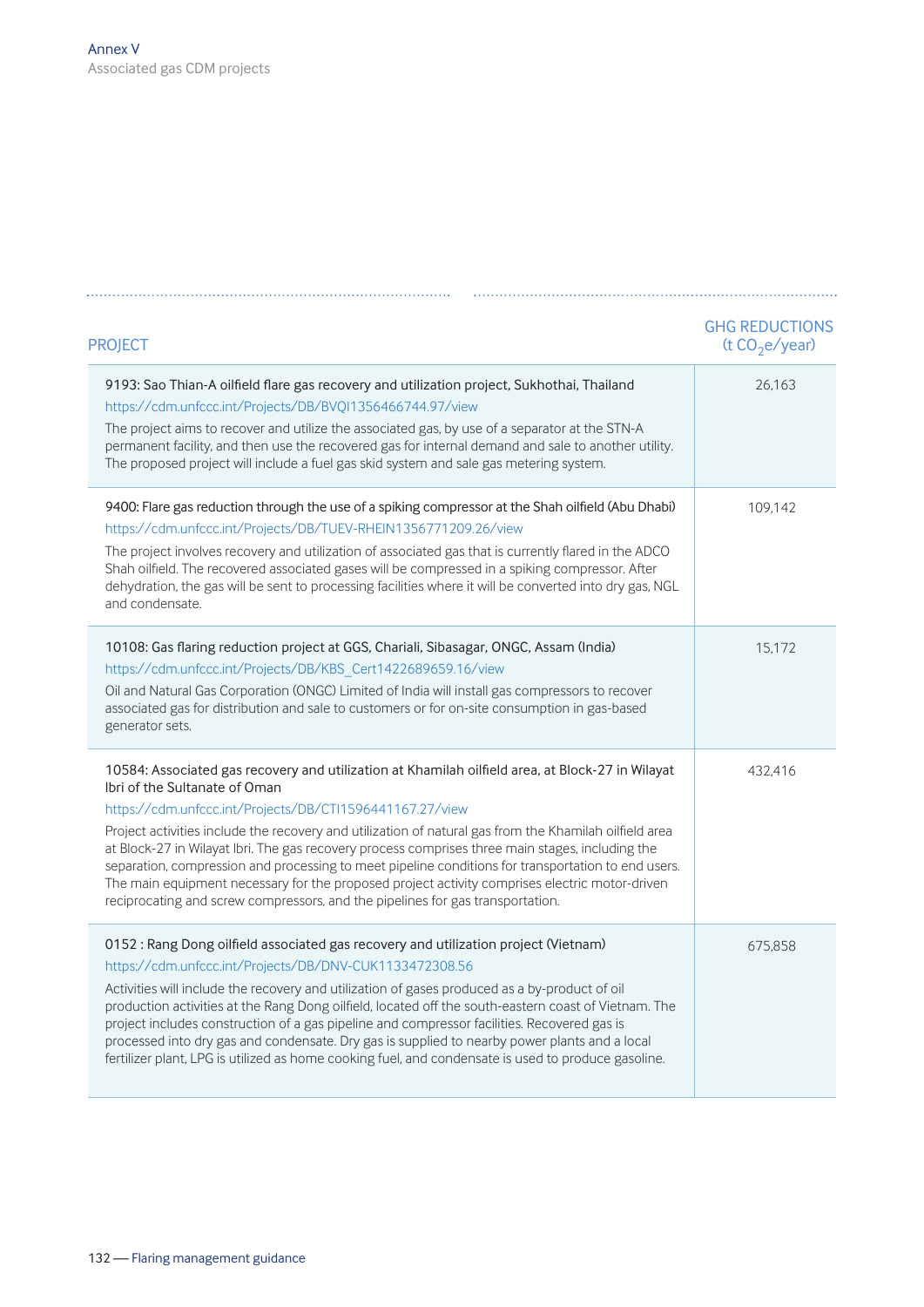# Annex VI Typical non-routine flare sources<sup>[200]</sup>

### FACILITY TYPE PROCESS/EQUIPMENT NON-ROUTINE FLARE SOURCES

| Oil battery | Inlet separator                  | Pressure relief valve               |
|-------------|----------------------------------|-------------------------------------|
|             | Treater                          | Pressure relief valve               |
|             | Process vessel liquid drains     | Level control valve, blowdown valve |
|             | Vapor recovery compressor        | Pressure relief valve               |
|             | Equipment isolation: maintenance | Blowdown valve                      |
|             | Gas pipeline pigging             | Blowdown valve                      |
| Gas battery | Inlet piping                     | Emergency shutdown valve            |
|             | Inlet separator                  | Pressure relief valve               |
|             | Process vessels containing vapor | Pressure relief valve               |
|             | Process vessel liquid drains     | Level control valve, blowdown valve |
|             | Compressor suction scrubber      | Pressure relief valve               |
|             | Fuel gas scrubber                | Pressure relief valve               |
|             | Compressor discharge             | Pressure relief valve               |
|             | Compressor valve seals           | Vent                                |
|             | Fired line heaters               | Pressure relief valve               |
|             | Equipment isolation: maintenance | Blowdown valve                      |
|             | Gas pipeline pigging             | Blowdown valve                      |
| Gas plant   | Inlet piping                     | Emergency shutdown valve            |
|             | Inlet separator                  | Pressure relief valve               |
|             | Process vessels containing vapor | Pressure relief valve               |
|             | Process vessel liquid drains     | Level control valve, blowdown valve |
|             | Compressor suction scrubber      | Pressure relief valve               |
|             | Fuel gas scrubber                | Pressure relief valve               |
|             | Compressor discharge             | Pressure relief valve               |
|             | Compressor valve seals           | Vent                                |
|             | Fired line heaters               | Pressure relief valve               |
|             | Equipment isolation: maintenance | Blowdown valve                      |
|             | Gas pipeline pigging             | Blowdown valve                      |
|             | LPG storage vessels              | Pressure relief valve               |
|             | Gas sweetening: off-spec product | Flow control valve                  |
|             | Amine flash tank or vessel       | Pressure relief valve               |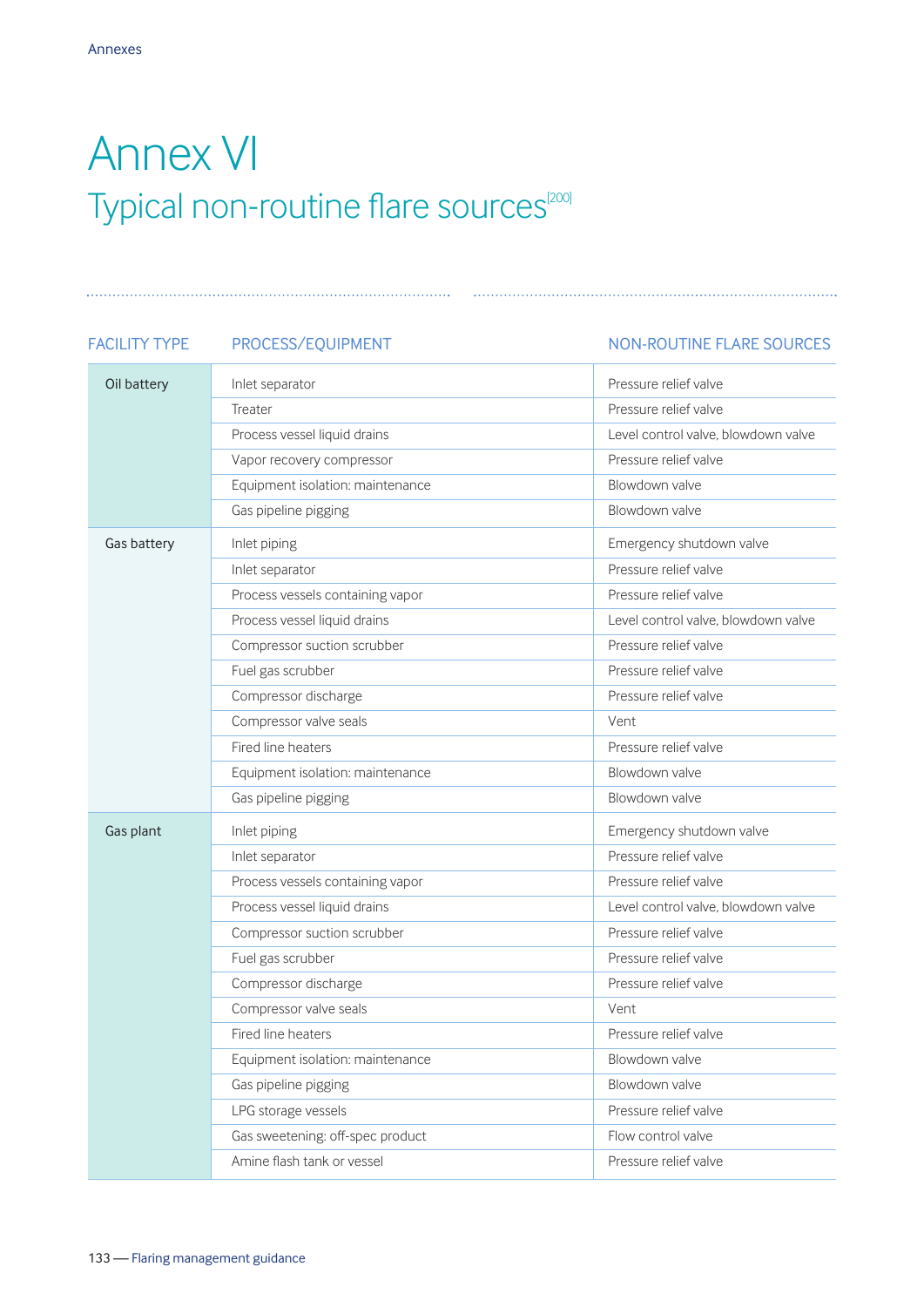### Annex VII Good practice considerations for operational design and control<sup>[200]</sup>

| <b>SYSTEM</b>   | <b>GOOD DESIGN PRACTICE</b>                                                                                                                                                                                                                                                     |
|-----------------|---------------------------------------------------------------------------------------------------------------------------------------------------------------------------------------------------------------------------------------------------------------------------------|
| Piping          | Add piping to divert blowdown gas from maintenance activities to fuel, low pressure source or gas<br>recycle/recovery.                                                                                                                                                          |
|                 | Add piping to divert non-emergency flare gas to low-pressure source such as compressor suction<br>or gas recycle/recovery.                                                                                                                                                      |
|                 | Add piping (compression as necessary) to allow recycling of off-specification sales gas.                                                                                                                                                                                        |
|                 | Use hot tap procedure for making new piping connections versus depressurizing and flaring.                                                                                                                                                                                      |
| Valves          | Any valves on a high pressure source that discharges to a low pressure source should be double<br>blocked and bled.                                                                                                                                                             |
|                 | Install a rupture disk (and pressure sensor) upstream of pressure relief valves (PRVs) that have<br>chronic seat leakage to flare, or install spare PRVs and isolation valves to permit frequent servicing<br>without shutdown.                                                 |
|                 | Where the failure of a check valve could create pressures that exceed equipment design pressures,<br>a secondary device should be installed to prevent flow reversal.                                                                                                           |
|                 | Any manually operated valve that can discharge from a high-pressure source to a lower-pressure<br>source should be tagged and car-sealed closed.                                                                                                                                |
| Flare system    | Avoid overloading the flare knock-out drum with condensable hydrocarbons; instead, send to<br>stream to a liquid recycle/recovery system.                                                                                                                                       |
| Fire protection | Install flame resistant insulation and metal cladding (to 8 m above grade) on hydrocarbon vessels<br>that could be exposed to flame impingement. Install a depressurizing system to isolate and transfer<br>hydrocarbon liquid and vapor from vessels exposed to external fire. |
| Redundancy      | Provide spare or redundant equipment in critical services in order to enable continuous operation<br>(and avoid flaring) when equipment failure occurs.                                                                                                                         |
| Instrument air  | Provide spare air compressor and sufficient air receiver/reservoir capacity in order to cycle all<br>isolation valves at least three times.                                                                                                                                     |
| Condensers      | For fractionation towers in series, size condensers large enough to handle the vapor load from<br>upstream towers should loss of heat input from a preceding tower occur.                                                                                                       |
| Vapor recovery  | Size the compressor and system according to individual stream compositions and process parameters.                                                                                                                                                                              |
| Heat exchangers | Design the shell and tube side of exchangers to the highest-pressure design specification, and<br>provide pressure alarms and automatic isolation valves.                                                                                                                       |
| Gas dehydration | Consider replacing glycol dehydrators with desiccant dehydrators.                                                                                                                                                                                                               |

*continued …*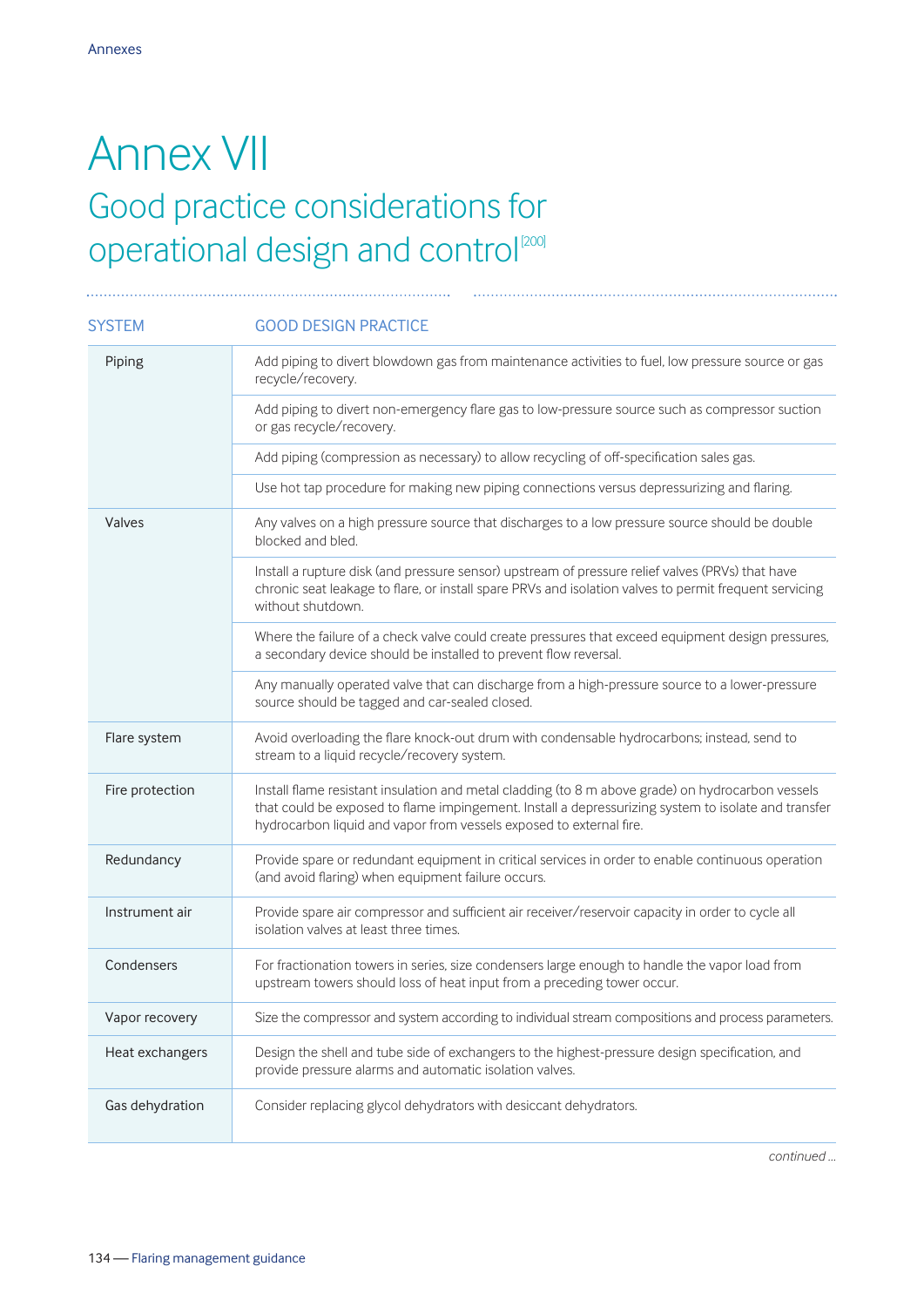### Replace wet seals on compressors with dry seals. Keep compressors pressurized when taken off-line for operational reasons or put on temporary standby. Provide dedicated block valves for process or equipment isolation instead of relying on fail-closed control valves. For emergency shutdown valves, the fail-safe condition must ensure that overpressure risk is addressed in the event of electrical power or instrument air failure. Provide control logic and valves to allow for a controlled facility (or individual process) shutdown. Where possible, use a strategy of relieve-and-hold versus total release-to-flare for controlled shutdowns. For scenarios where there is localized equipment or control failure, the facility control logic should adjust process control parameters to the safe standby mode to prevent overpressure in related processes. Provide high-temperature alarm and heat input shutdown where vapor overpressure is possible. For engines and rotating equipment, install instrumentation to avoid run-to-failure scenarios. Provide process alarms and automatic isolation in situations where operating temperatures or pressures outside intended process limits could cause runaway reactions and/or equipment overpressure/failure. Install automated flow control at gas batteries to prevent/reduce flaring during upsets. To prevent overpressure on a blocked-in pipe, valve or pump, install an automatic bypass to another process unit. Install a high-pressure alarm on the flare knock-out drum liquid drain to detect gas flow/blow-by. For facilities subject to power failures, provide auxiliary or self-generated emergency power for the process control computer, critical plant controls and safety-critical equipment. SYSTEM GOOD DESIGN PRACTICE Compressors Shutdown controls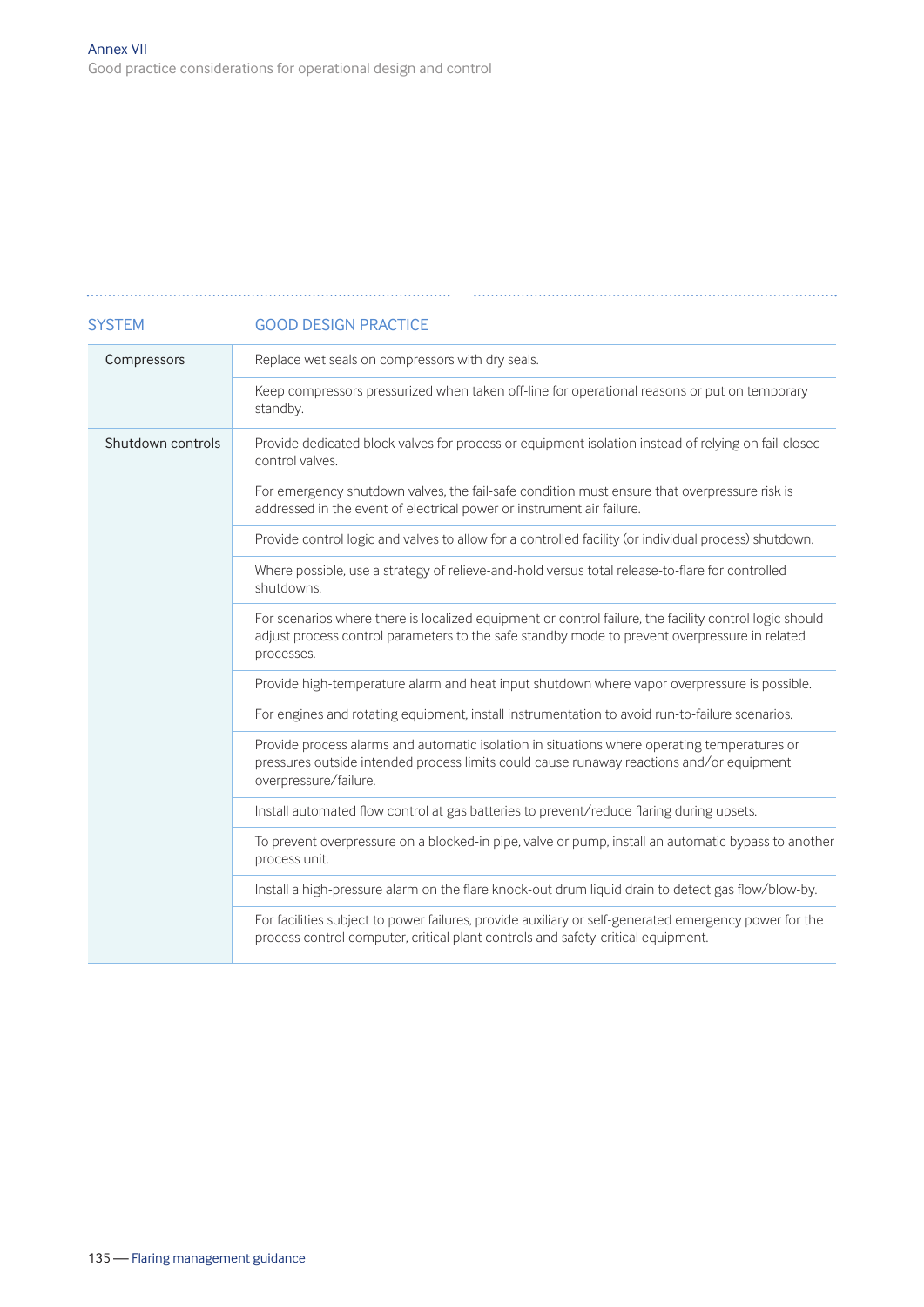### Annex VIII Example calculations for absolute, rate-based and intensity targets

| <b>ABSOLUTE TARGET</b>                                                                                                                                          |                |                                   |                                                                                                                                               |
|-----------------------------------------------------------------------------------------------------------------------------------------------------------------|----------------|-----------------------------------|-----------------------------------------------------------------------------------------------------------------------------------------------|
| <b>PARAMETER</b>                                                                                                                                                | <b>UNITS</b>   | <b>EXPRESSION</b>                 | <b>DESCRIPTION</b>                                                                                                                            |
| Forecasted volume of<br>associated gas produced                                                                                                                 | m <sup>3</sup> | $FGV_A$                           | This value will change each year to<br>reflect estimated production rates for<br>the wells or facilities related to the<br>flare point.       |
| Design reliability of flare gas<br>recovery system                                                                                                              | $\%$           | <b>DR</b>                         | This value is fixed, but should be<br>updated if equipment in the flare gas<br>recovery system is replaced.                                   |
| Expected flaring volume due<br>to design basis                                                                                                                  | m <sup>3</sup> | $DBFV_A = FGV_A * (1 - DR/100)$   | This is a calculated value.                                                                                                                   |
| Flaring days due to planned<br>production system outages<br>(i.e. shutdowns and<br>maintenance) that<br>contribute to flaring                                   | days           | POF                               | This value will change each year to<br>reflect planned outages for the wells<br>or facilities related to the flare point.                     |
| Flaring days due to<br>unplanned production<br>system outages (i.e. process<br>upsets and unplanned<br>shutdowns and maintenance)<br>that contribute to flaring | days           | <b>UPOF</b>                       | This value will change each year to<br>reflect the target for unplanned<br>outages for the wells or facilities<br>related to the flare point. |
| Flaring volume due to<br>operational outages                                                                                                                    | m <sup>3</sup> | $OOFVA = FGVA * (POF + UPOF)/365$ | This is a calculated value.                                                                                                                   |
| Flaring target (absolute)                                                                                                                                       | m <sup>3</sup> | $FT_A = DBFV_A + OOFV_A$          | This is a calculated value.                                                                                                                   |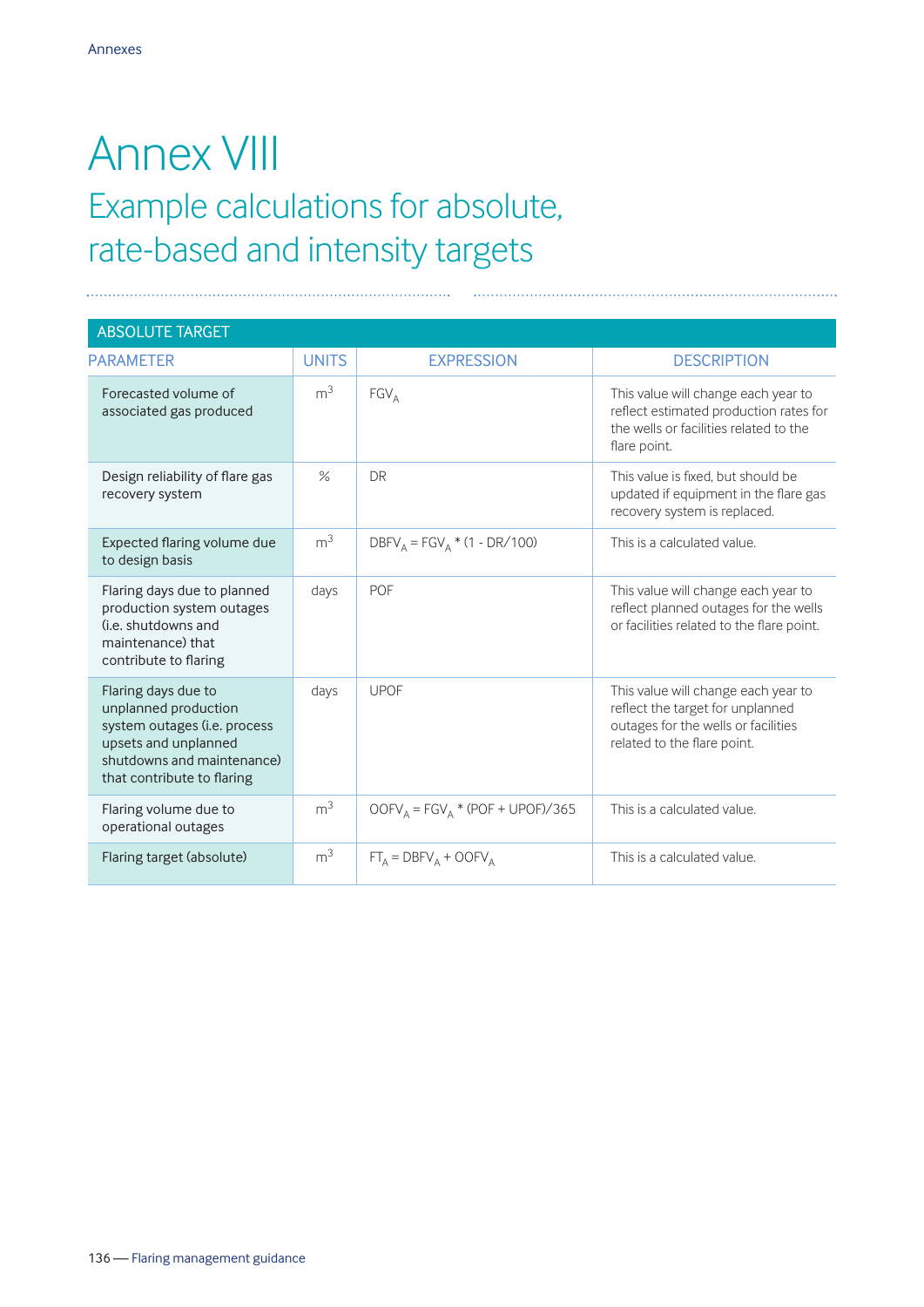| ABSOLUTE TARGET IN TERMS OF A DAILY RATE                                                                                                                        |              |                                     |                                                                                                                                               |  |
|-----------------------------------------------------------------------------------------------------------------------------------------------------------------|--------------|-------------------------------------|-----------------------------------------------------------------------------------------------------------------------------------------------|--|
| <b>PARAMETER</b>                                                                                                                                                | <b>UNITS</b> | <b>EXPRESSION</b>                   | <b>DESCRIPTION</b>                                                                                                                            |  |
| Forecasted rate of<br>production of associated gas<br>volumes                                                                                                   | $m^3$ /day   | $FGV_R = FGV_A/365$                 | This value will change each year to<br>reflect estimated production rates for<br>the wells or facilities related to the<br>flare point.       |  |
| Design reliability of flare gas<br>recovery system                                                                                                              | $\%$         | <b>DR</b>                           | This value is fixed, but should be<br>updated if equipment in the flare gas<br>recovery system is replaced.                                   |  |
| Expected daily flaring volume<br>due to design basis                                                                                                            | $m^3$ /day   | $DBFV_R = FGV_R * (1 - DR/100)$     | This is a calculated value.                                                                                                                   |  |
| Flaring days due to planned<br>production system outages<br>(i.e. shutdowns and<br>maintenance) that<br>contribute to flaring                                   | days         | POF                                 | This value will change each year to<br>reflect planned outages for the wells<br>or facilities related to the flare point.                     |  |
| Flaring days due to<br>unplanned production<br>system outages (i.e. process<br>upsets and unplanned<br>shutdowns and maintenance)<br>that contribute to flaring | days         | <b>UPOF</b>                         | This value will change each year to<br>reflect the target for unplanned<br>outages for the wells or facilities<br>related to the flare point. |  |
| Daily flaring volume due to<br>operational outages                                                                                                              | $m^3$ /day   | $OOFV_R = FGV_R * (POF + UPOF)/365$ | This is a calculated value.                                                                                                                   |  |
| Daily flaring target (rate)                                                                                                                                     | $m^3$ /day   | $FT_R = DBFV_R + OOFV_R$            | This is a calculated value.                                                                                                                   |  |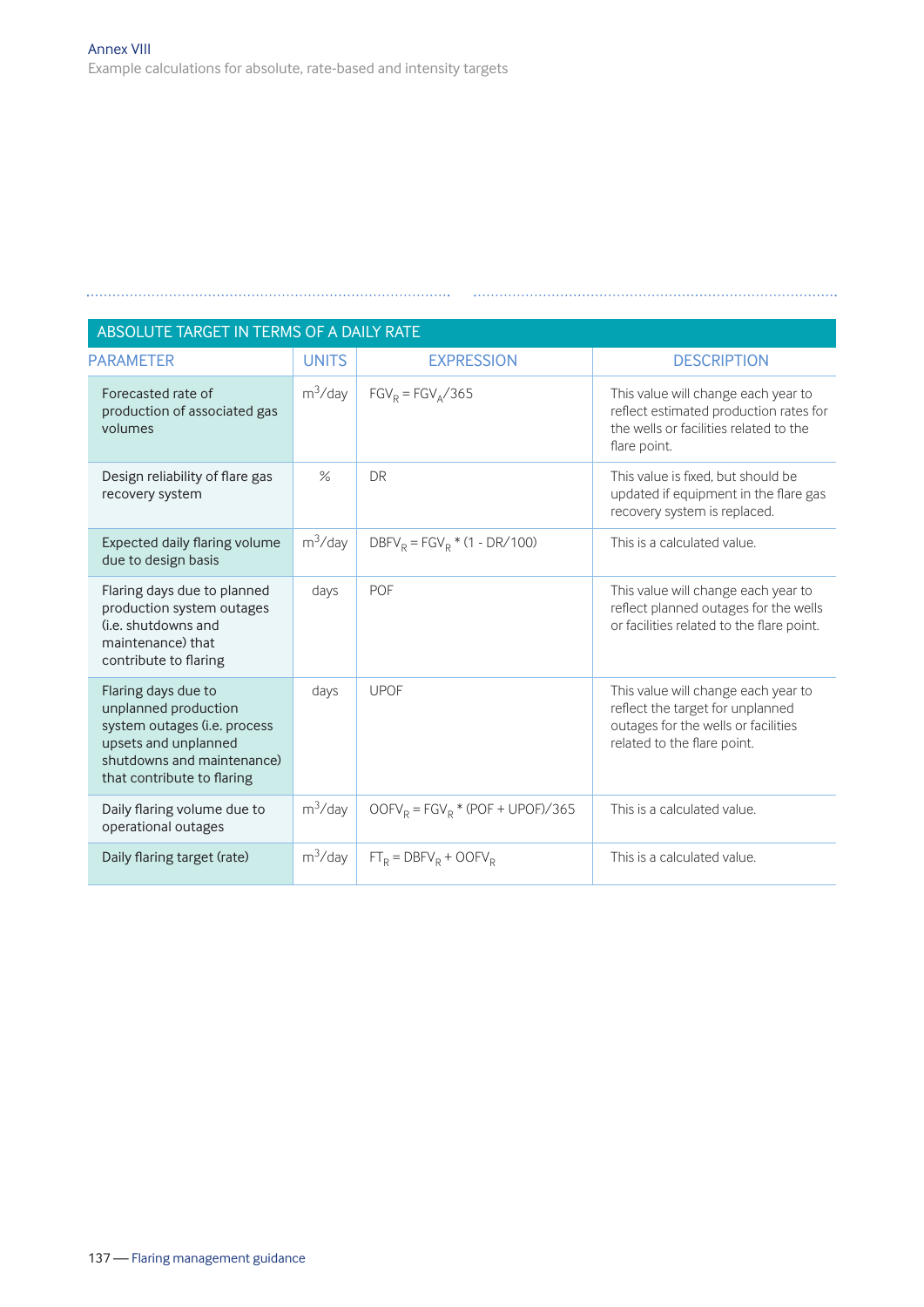| <b>INTENSITY TARGET</b>                                                                                                                                            |              |                                 |                                                                                                                                               |
|--------------------------------------------------------------------------------------------------------------------------------------------------------------------|--------------|---------------------------------|-----------------------------------------------------------------------------------------------------------------------------------------------|
| <b>PARAMETER</b>                                                                                                                                                   | <b>UNITS</b> | <b>EXPRESSION</b>               | <b>DESCRIPTION</b>                                                                                                                            |
| Design reliability of flare gas<br>recovery system                                                                                                                 | $\%$         | <b>DR</b>                       | This value is fixed, but should be<br>updated if equipment in the flare gas<br>recovery system is replaced.                                   |
| Percentage of associated gas<br>volume flared due to design<br>basis                                                                                               | $\%$         | $DBFP = 100 - DR$               | This is a calculated value.                                                                                                                   |
| Flaring days due to planned<br>production system outages<br>(i.e. shutdowns and<br>maintenance) that<br>contribute to flaring                                      | days         | <b>POF</b>                      | This value will change each year to<br>reflect planned outages for the wells<br>or facilities related to the flare point.                     |
| Flaring days due to<br>unplanned production<br>system outages (i.e. process<br>upsets and unplanned<br>shutdowns and<br>maintenance) that<br>contribute to flaring | days         | <b>UPOF</b>                     | This value will change each year to<br>reflect the target for unplanned<br>outages for the wells or facilities<br>related to the flare point. |
| Percentage of associated gas<br>volume flared due to<br>operational outages                                                                                        | $\%$         | $OOPV = 100 * (POF + UPOF)/365$ | This is a calculated value.                                                                                                                   |
| Flaring target (intensity)                                                                                                                                         | $\%$         | $FT1 = DBFP + OOPV$             | This is a calculated value.                                                                                                                   |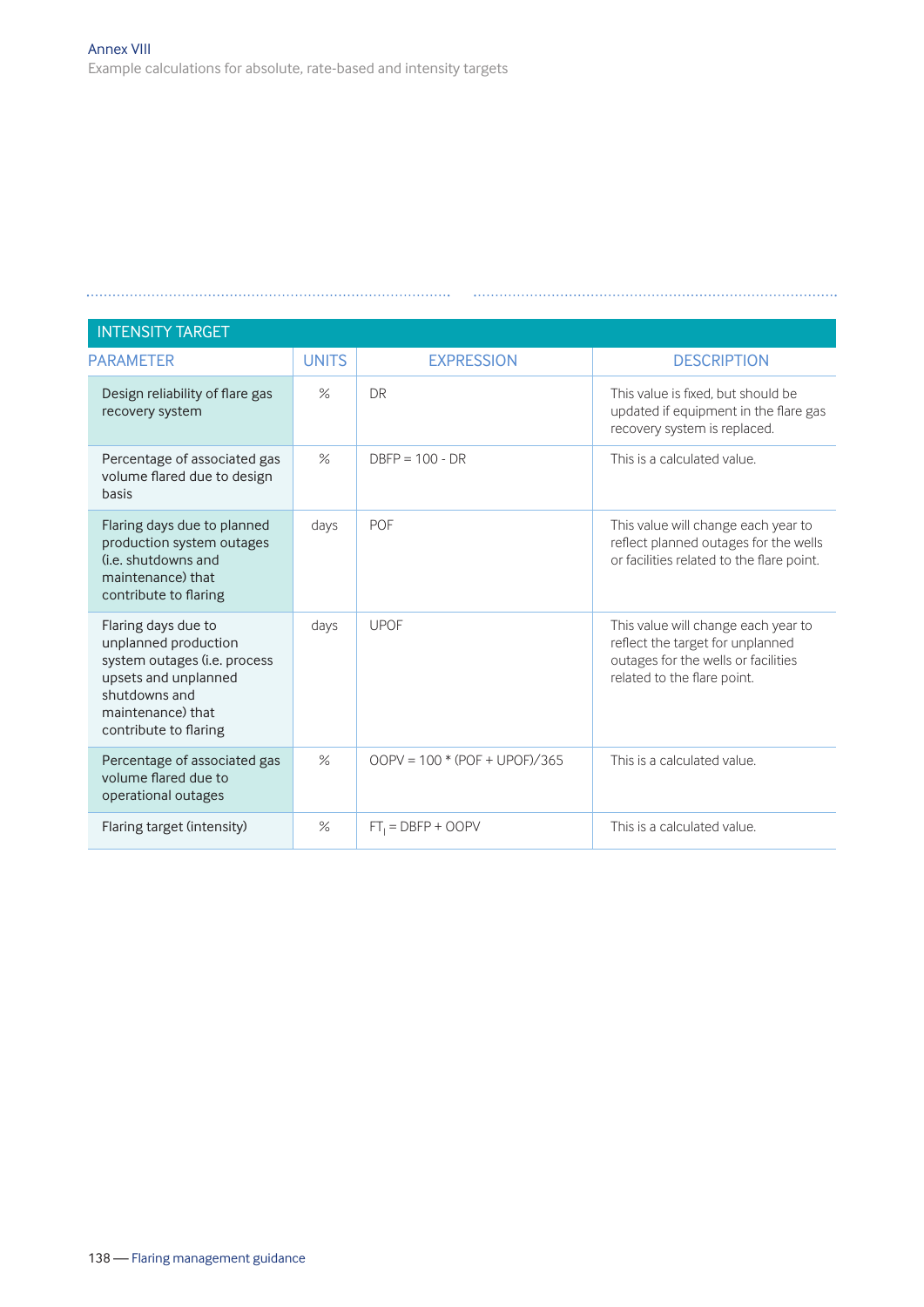### Annex IX UNDP-identified functional capacities for government ministerial agencies<sup>[201]</sup>

### CAPACITY TO ENGAGE STAKEHOLDERS

- $\bullet$  Identify, motivate and mobilize stakeholders.
- **c** Create partnerships and networks.
- $\bullet$  Promote engagement of civil society and the private sector.
- **I** Manage large group processes and open dialogue.
- Mediate divergent interests.
- **Establish collaborative mechanisms.**

#### CAPACITY TO ASSESS A SITUATION, AND DEFINE A VISION AND MANDATE

- **e** Access, gather and disaggregate data and information.
- **•** Analyze and synthesize data and information.
- Articulate capacity assets and needs.
- Translate information into a vision and/or a mandate.

### CAPACITY TO FORMULATE POLICIES AND **STRATEGIES**

- $\bullet$  Explore different perspectives.
- **.** Set objectives.
- Elaborate sectoral and cross-sectoral policies.
- Manage priority-setting mechanisms.

#### CAPACITY TO BUDGET, MANAGE AND IMPLEMENT

**.** Formulate, plan, manage and implement projects and programs; includes the capacity to prepare a budget and to estimate capacity development costs.

- **In Manage human and financial resources and** procurement.
- **e** Set indicators for monitoring and monitor progress.

#### CAPACITY TO EVALUATE

- **.** Measure results and collect feedback to adjust policies.
- **c** Codify lessons and promote learning.
- Ensure accountability to all relevant stakeholders.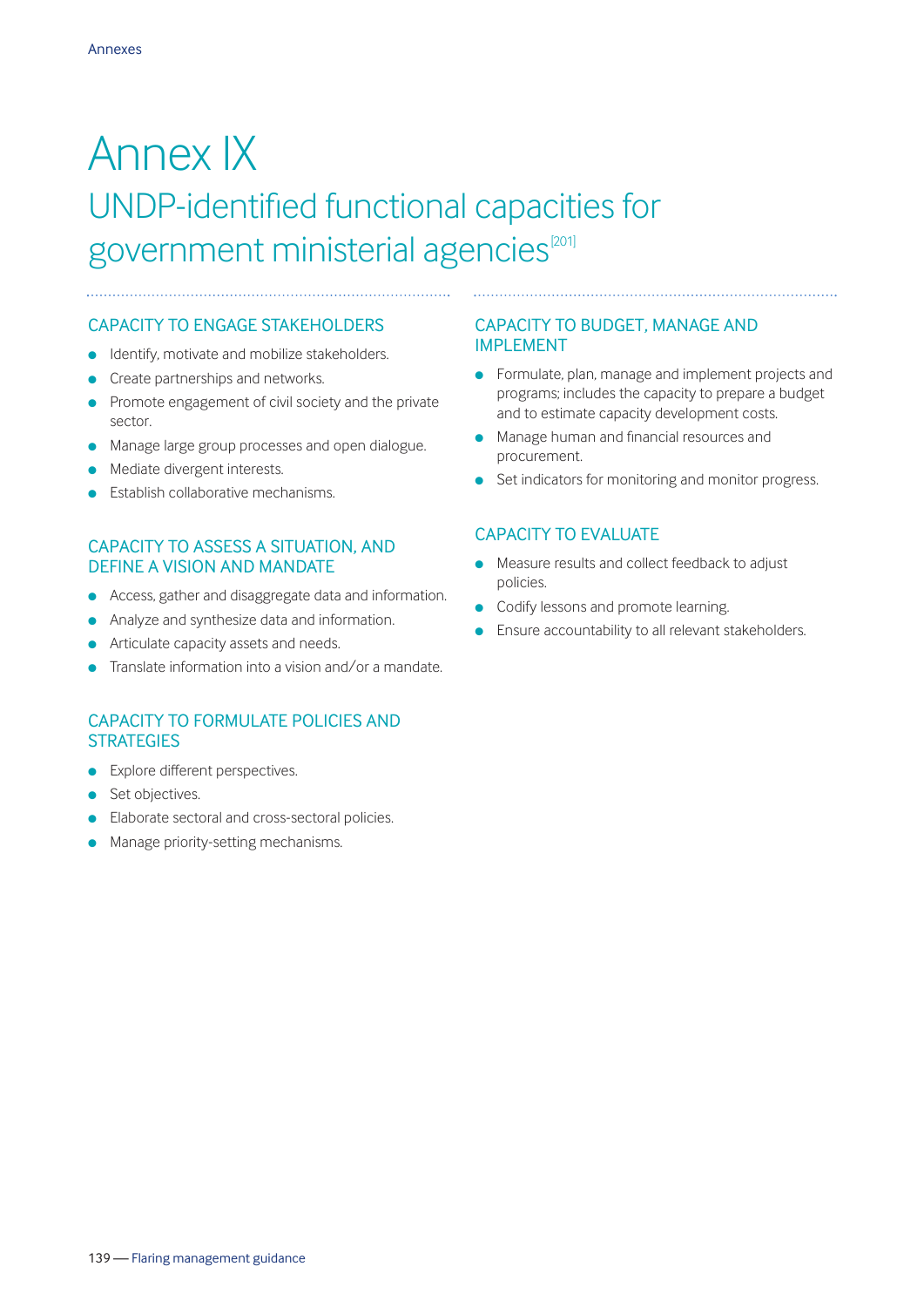# Annex X EU Fuel Quality Directive

The fuels used for road transport throughout the EU need to meet strict quality requirements that help in protecting human health and the environment, and make sure that vehicles can operate safely when traveling from one country to another. Having common fuel quality rules helps to reduce GHG and air pollutant emissions, and to establish a single fuel market while ensuring that vehicles can operate anywhere in the EU on the basis of compatible fuels. The EU Fuel Quality Directive (FQD) requires a reduction in the GHG intensity of transport fuels by a minimum of 6% by 2020 (compared to a 2010 baseline). In addition, the Directive states that suppliers should respect the 6% target beyond 2020, and that the monitoring and reporting obligations relating to GHG emissions intensity also remain applicable after this date. [202]

The GHG intensity of fuels is calculated on a life-cycle basis, covering emissions from extraction, processing and distribution. These emission reductions are calculated against a 2010 baseline of 94.1 g  $CO<sub>2</sub>e/m$ egajoule (MJ). The 6% reduction target is likely to be achieved primarily through the use of biofuels, electricity, less carbonintense fossil fuels and renewable fuels of non-biological origin. [202]

To incentivize further reductions in GHG emissions, the savings claimed from upstream emission reductions (UERs), including from flaring and venting, are included in the calculation of suppliers' life-cycle GHG emissions<sup>[203]</sup> which were adopted on 20 April 2015 under the FQD Implementing Directive (Directive EU 2015/652).

The Directive states that, in order for the UERs of fossil fuels to be eligible for the purposes of the reporting and calculation methodology, suppliers shall report the following information to the authority designated by the Member States:<sup>[203]</sup>

- a) The starting date of the project, which must be after 1 January 2011.
- b) The annual emission reductions in grams  $CO<sub>2</sub>e$ .
- c) The duration for which the claimed reductions occurred.
- d) The project location closest to the source of the emissions in latitude and longitude coordinates in degrees to the fourth decimal place.
- e) The baseline annual emissions prior to installation of reduction measures and annual emissions after the reduction measures have been implemented in grams  $CO<sub>2</sub>e/MJ$  of feedstock produced.
- f) The non-reusable certificate number uniquely identifying the scheme and the claimed GHG reductions.
- g) The non-reusable number uniquely identifying the calculation method and the associated scheme.
- h) Where the project relates to oil extraction, the average annual historical and reporting year GOR in solution, the reservoir pressure and depth, and the well production rate of the crude oil.